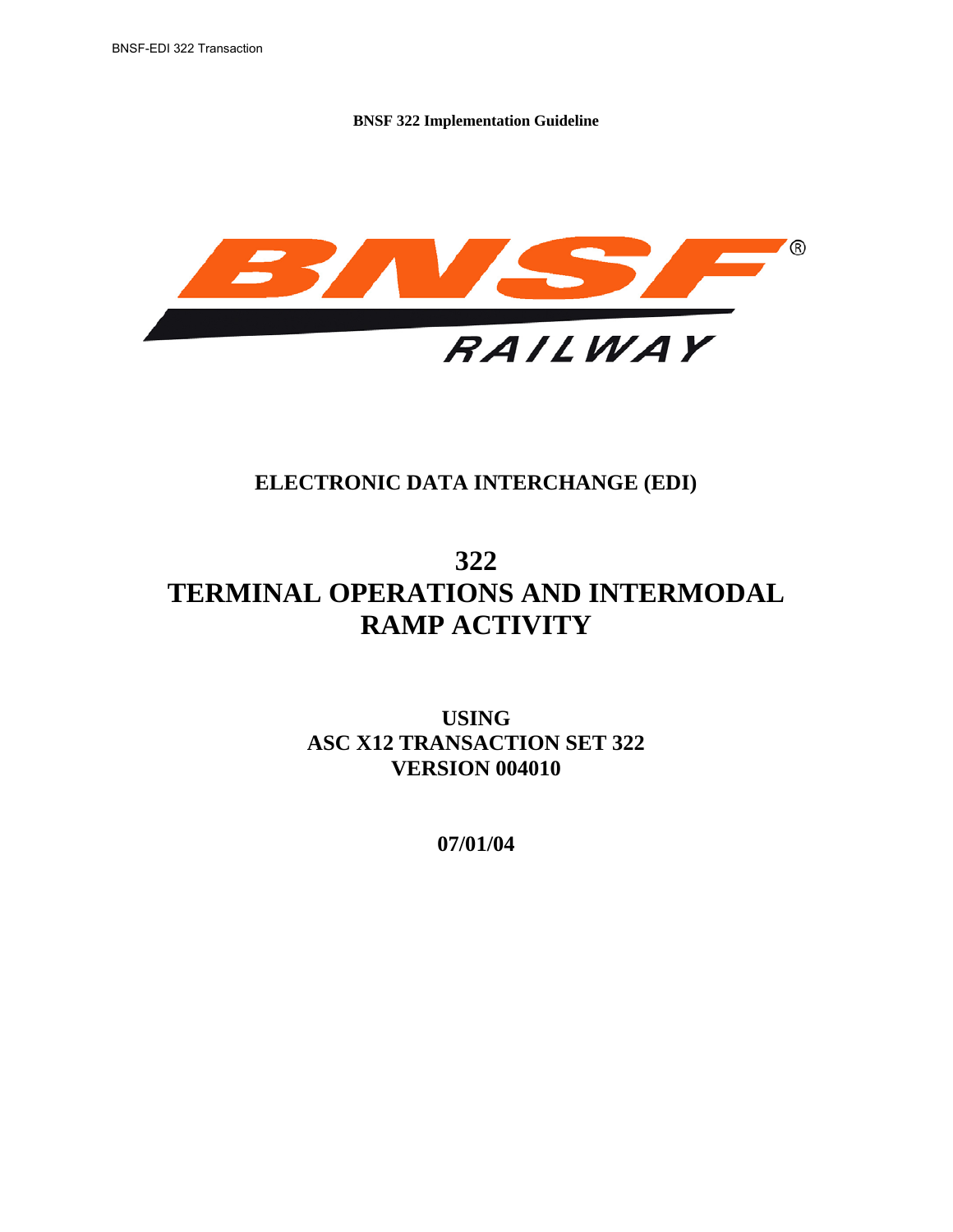# **Table of Contents**

| <b>ISA</b>             |  |  |  |  |  |
|------------------------|--|--|--|--|--|
| <b>GS</b>              |  |  |  |  |  |
| <b>ST</b>              |  |  |  |  |  |
| ZC1                    |  |  |  |  |  |
| $\overline{\text{Q5}}$ |  |  |  |  |  |
| N7                     |  |  |  |  |  |
| V <sub>4</sub>         |  |  |  |  |  |
| <b>DTM</b>             |  |  |  |  |  |
| M7                     |  |  |  |  |  |
| W09                    |  |  |  |  |  |
| W <sub>2</sub>         |  |  |  |  |  |
| <b>NA</b>              |  |  |  |  |  |
| GR <sub>5</sub>        |  |  |  |  |  |
| Y7                     |  |  |  |  |  |
| V1                     |  |  |  |  |  |
| R <sub>4</sub>         |  |  |  |  |  |
|                        |  |  |  |  |  |
| H <sub>3</sub>         |  |  |  |  |  |
| N <sub>1</sub>         |  |  |  |  |  |
| N <sub>3</sub>         |  |  |  |  |  |
| N <sub>4</sub>         |  |  |  |  |  |
| K1                     |  |  |  |  |  |
| N <sub>9</sub>         |  |  |  |  |  |
| L <sub>0</sub>         |  |  |  |  |  |
| L <sub>5</sub>         |  |  |  |  |  |
| H1                     |  |  |  |  |  |
| L <sub>3</sub>         |  |  |  |  |  |
| <b>ST</b>              |  |  |  |  |  |
| <b>GE</b>              |  |  |  |  |  |
| <b>IEA</b>             |  |  |  |  |  |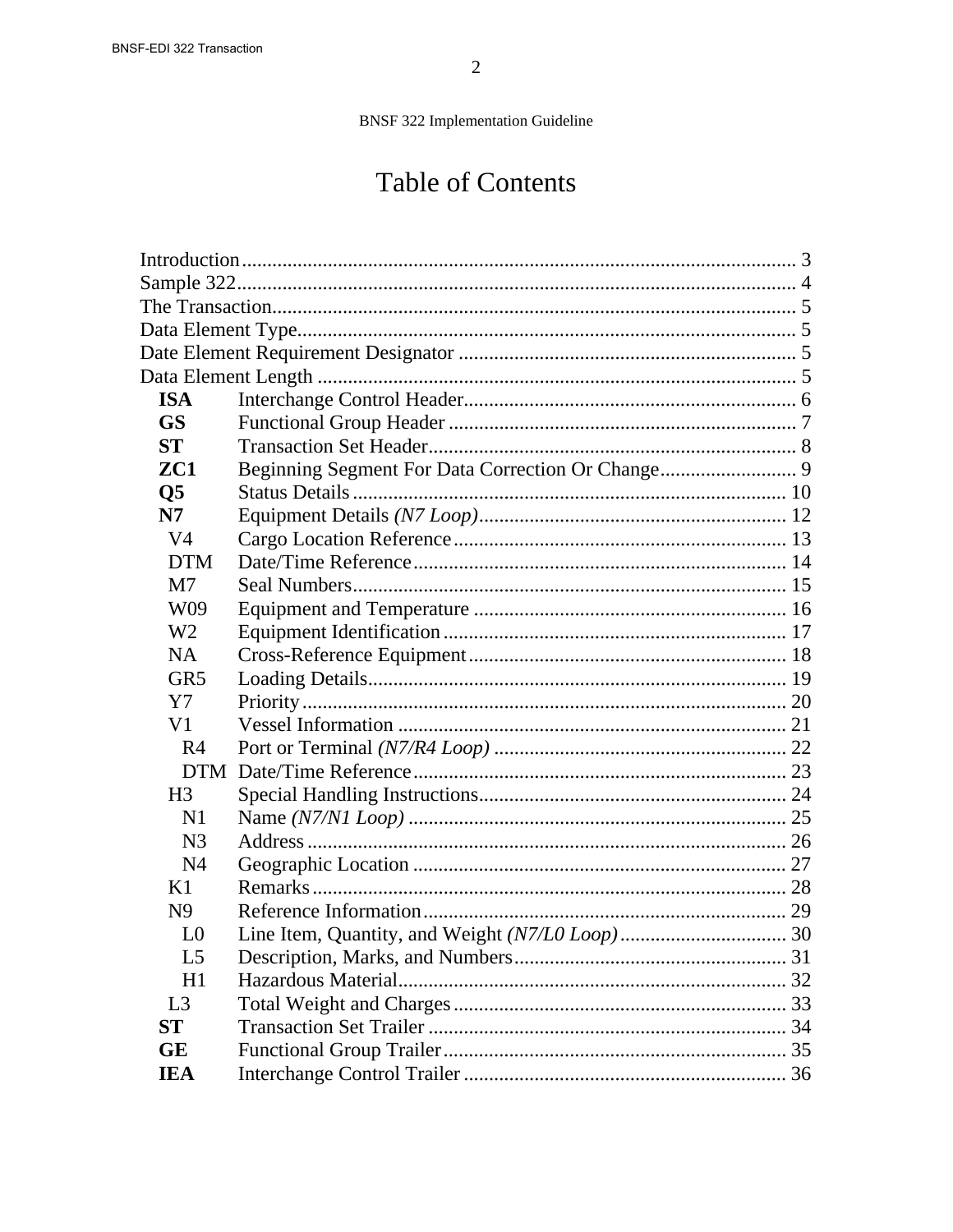#### *Introduction*

Transaction Set 322: Terminal Operations and Intermodal Ramp Activity Functional Group: SO

This transaction set contains the format and establishes the data contents of the Terminal Operations and Intermodal Ramp Activity Transaction Set (322) for use within the context of an Electronic Data Interchange (EDI) environment. The transaction set can be used to provide all the information necessary for a railroad, terminal operation, port authority, or Intermodal ramp to communicate rail events (e.g. arrivals, departures), as well as terminal and Intermodal ramp activities (e.g., "ingates" or "outgates"), to authorized parties to a shipment.

Burlington Northern Santa Fe will transmit and accept the Terminal Operations and Intermodal Ramp Activity transaction published by Data Interchange Standards Association (DISA) for ASC X12. The following guidelines are all-inclusive and identify unique requirements for use of the ASC X12 322 transaction set when transmitting data to, and receiving data from, Burlington Northern Santa Fe.

To obtain X12 standards and documentation, contact:

 Data Interchange Standards Association, Inc. 7600 Leesburg Pike, Suite 430 Falls Church, VA 22043 Phone: 703-970-4480 Fax: 703-970-4488 Web: http://www.disa.org/

Or:

 Washington Publishing Co. 5740 Industry Lane  $-2<sup>nd</sup>$  Floor Frederick, MD 21704 Phone: 301-696-0050 Fax: 301-696-0024 Web: http://www.wpc-edi.com/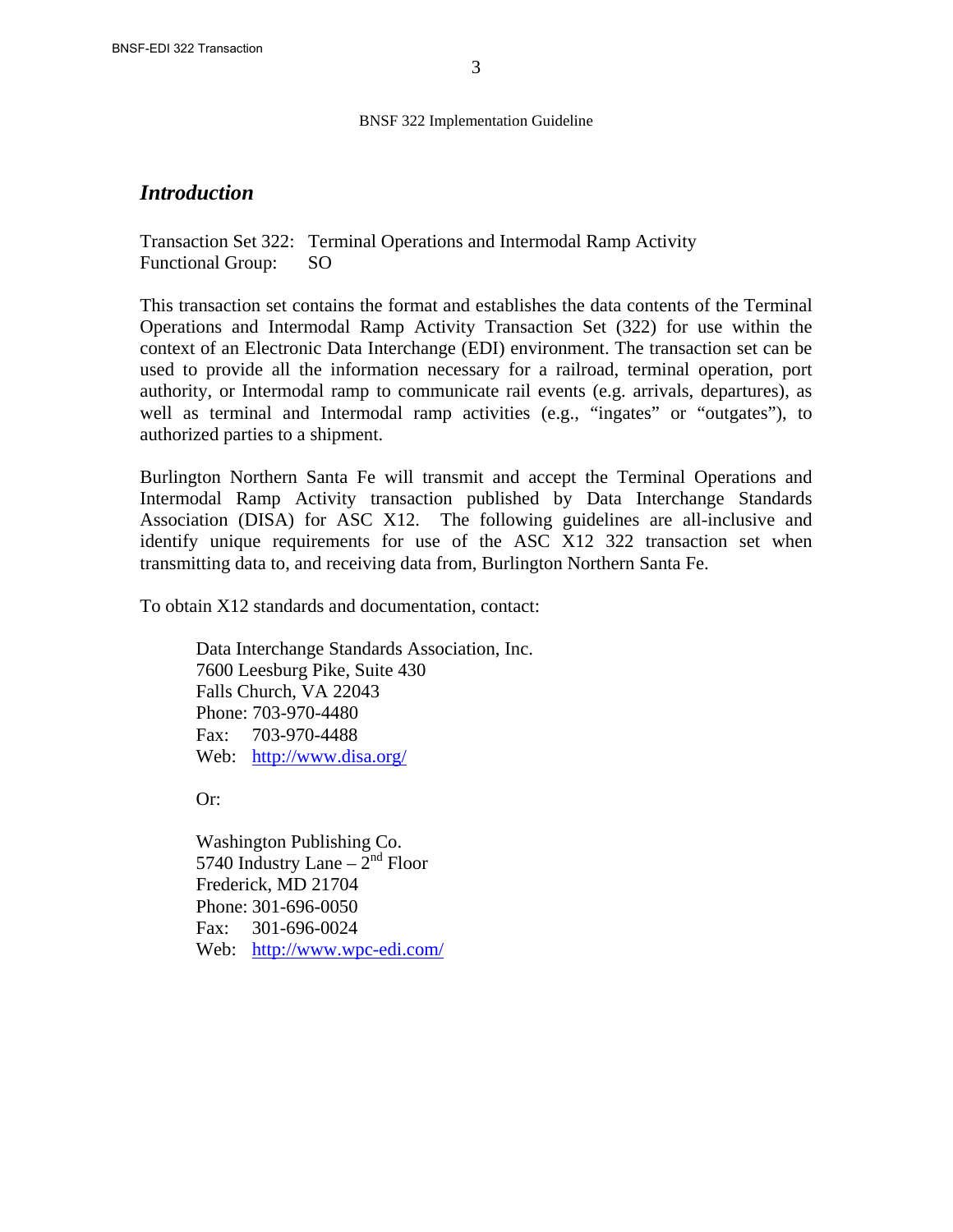### *Sample 322*

ST\*322\*1001 Q5\*I\*20040101\*1200\*PT\*\*OAKINTGAT\*CA N7\*ABCD\*123456\*37071\*G\*\*\*\*\*\*\*CC\*ABCD\*\*\*4000\*\*\*6\*\*\*\*U201\*ABCD M7\*1760553 W2\*ABCD\*123456\*\*CC\*L\*\*\*\*\*\*NONZ\*654321 R4\*5\*SL\*876411\*OAKINTGAT\*\*\*\*CA R4\*6\*SL\*876411\*OAKINTGAT\*\*\*\*CA R4\*7\*SL\*261000\*NORFOLK\*\*\*\*VA R4\*D\*\*\*OAKLAND R4\*L\*\*\*NAGOYA H3\*IP N1\*SH\*SHIPPER N1\*CN\*CONSIGNEE N1\*MC\*CARRIER\*2\*XYZI N9\*WY\*805700 N9\*TN\*4321 N9\*BN\*ABC1234 SE\*18\*1001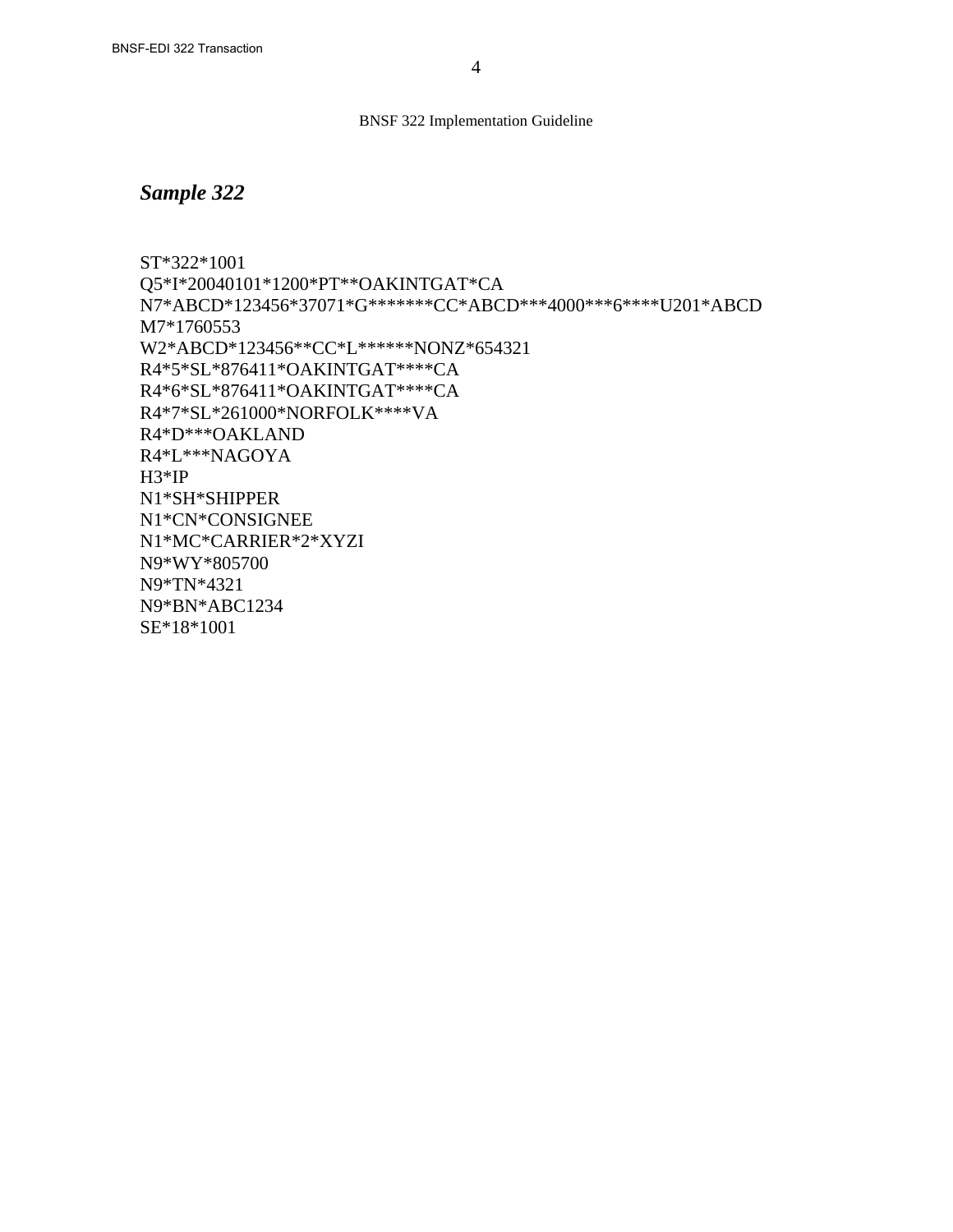#### *The Transaction*

The transaction set is used to describe the electronic transmission of a single document between one company's computer and another company's computer.

EDI transactions are defined by segments, and each item within the segment becomes a data element. Data element type, requirement designator, and length are described below. These identifiers are listed for each data element throughout the remainder of this guide.

### *Data Element Type*

Specifies the characters that may be used.

| $\mathbf{N}$ n | Numeric       | N indicates that it is numeric; $n$ indicates a decimal place.                                                        |
|----------------|---------------|-----------------------------------------------------------------------------------------------------------------------|
| R              | Decimal       | R indicates an optional decimal point for integer values or a<br>required decimal for decimal values. BNSF can accept |
|                |               | positive and decimal values.                                                                                          |
| ID             | Identifier    | A specific code taken from a table defined in the Data                                                                |
|                |               | Element Dictionary, such as unit of measure.                                                                          |
| AN             | <b>String</b> | A series of alpha/numeric characters.                                                                                 |
| DT             | Date          | YYYMMDD (ISO standard date).                                                                                          |
| <b>TM</b>      | Time          | HHMM expressed in a 24-hr clock format.                                                                               |
|                |               |                                                                                                                       |

### *Date Element Requirement Designator*

Indicates when this element must be included in an electronic document.

| M            | Mandatory   | The data element must be used in the segment.             |
|--------------|-------------|-----------------------------------------------------------|
| $\mathbf{C}$ | Conditional | The data element may be required in the segment, based on |
|              |             | whether another element is used.                          |
| $\Omega$     | Optional    | The data element may or may not be used in the segment at |
|              |             | the option of the user.                                   |

### *Data Element Length*

The minimum and maximum length of the characters in the data element.

| 1/15 | Indicates the "1" is the minimum acceptable value and "15" |
|------|------------------------------------------------------------|
|      | is the maximum acceptable value.                           |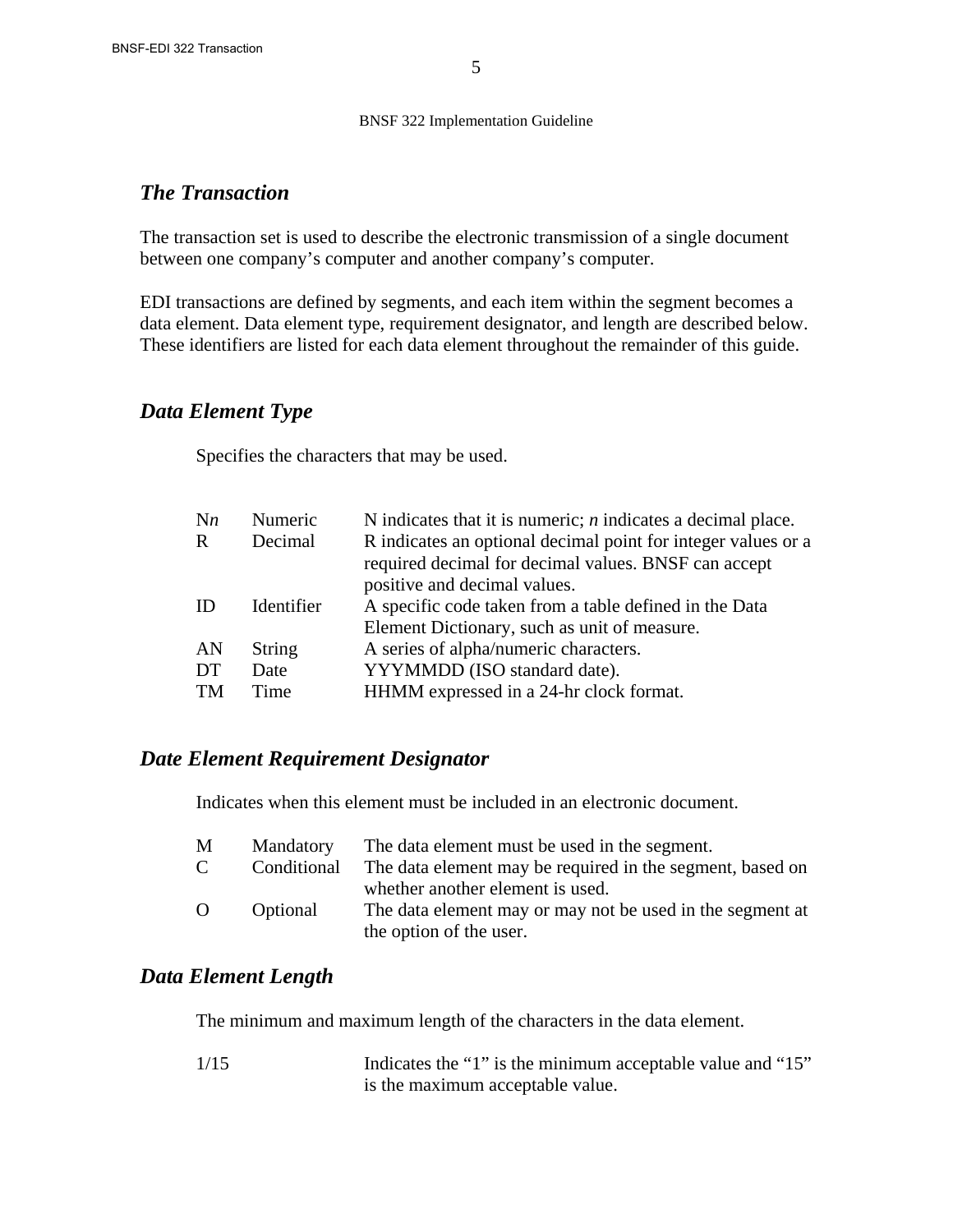### *SEGMENT ISA – Interchange Control Header*

#### **MANDATORY**

#### Maximum User: 1

#### Example:

ISA\*00\*..........\*00\*..........\*02\*BNSF..........\*ZZ\*CUSTOMERID.....\*981231\*0034\*U\*00401\*123456789\*1\*P \*~

| #              | <b>Name</b>                  | Data Element# | Min/Max | <b>REQ</b> | <b>Contents</b>                 |
|----------------|------------------------------|---------------|---------|------------|---------------------------------|
|                |                              | $/$ Type      |         |            |                                 |
| $\mathbf{1}$   | Authorization                | IO1 / ID      | 02 / 02 | M          | 0 <sup>0</sup>                  |
|                | <b>Information Qualifier</b> |               |         |            |                                 |
| $\overline{2}$ | Authorization                | 102 / AN      | 10/10   | M          |                                 |
|                | Information                  |               |         |            |                                 |
| 3              | Security Information         | I03 / ID      | 02 / 02 | M          | 0 <sup>0</sup>                  |
|                | Qualifier                    |               |         |            |                                 |
| 4              | Security Information         | I04 / AN      | 10/10   | M          |                                 |
| $\overline{5}$ | Interchange Sender           | I05 / ID      | 02 / 02 | M          | Sender's ID qualifier           |
|                | <b>ID</b> Qualifier          |               |         |            |                                 |
| 6              | Interchange Sender ID        | 106 / AN      | 15/15   | M          | Sender's ID                     |
| $\overline{7}$ | <b>Interchange Receiver</b>  | 105 / 1D      | 02 / 02 | M          | Receiver's ID qualifier         |
|                | <b>ID</b> Qualifier          |               |         |            |                                 |
| 8              | Interchange Receiver         | 107/AN        | 15/15   | M          | Receiver's ID                   |
|                | <b>ID</b>                    |               |         |            |                                 |
| 9              | <b>Interchange Date</b>      | I08 / DT      | 06/06   | M          | <b>YYMMDD</b>                   |
| 10             | <b>Interchange Time</b>      | I09 / TM      | 04/04   | M          | <b>HHMM</b>                     |
| 11             | <b>Interchange Control</b>   | I10/ID        | 01/01   | M          | $U = US$ EDI Community of ASC   |
|                | <b>Standards Identifier</b>  |               |         |            | X12, TDCC, and UCS              |
| 12             | <b>Interchange Control</b>   | I11 / ID      | 05/05   | M          | $00401 = X12$ version 4010      |
|                | <b>Version Number</b>        |               |         |            |                                 |
| 13             | Interchange Control          | I12/N0        | 09/09   | M          | Sender's interchange control    |
|                | Number                       |               |         |            | number                          |
| 14             | Acknowledgement              | I13/ID        | 01/01   | M          | $0 = No$ acknowledgement needed |
|                | Requested                    |               |         |            | $1 = Acknowledgement requested$ |
| 15             | <b>Usage Indicator</b>       | I14/ID        | 01/01   | M          | $P =$ Production                |
|                |                              |               |         |            | $T = Test$                      |
| 16             | <b>Component Element</b>     | I15/          | 01/01   | M          | BNSF uses a tilde " $\sim$ "    |
|                | Separator                    |               |         |            |                                 |

*NOTE: Spaces must be used when the maximum length requirement is not met by the contents of the data element. Spaces are shown above in the example ISA by periods ( . ). These are not part of the ISA, but used here to illustrate that spaces are required even if no data is supplied within the position. The ISA segment must be exactly 106 positions long, including the ISA, all delimiters and mandatory fields, plus a Hex 15 immediately following the ISA16 to indicate a carriage return/line feed.*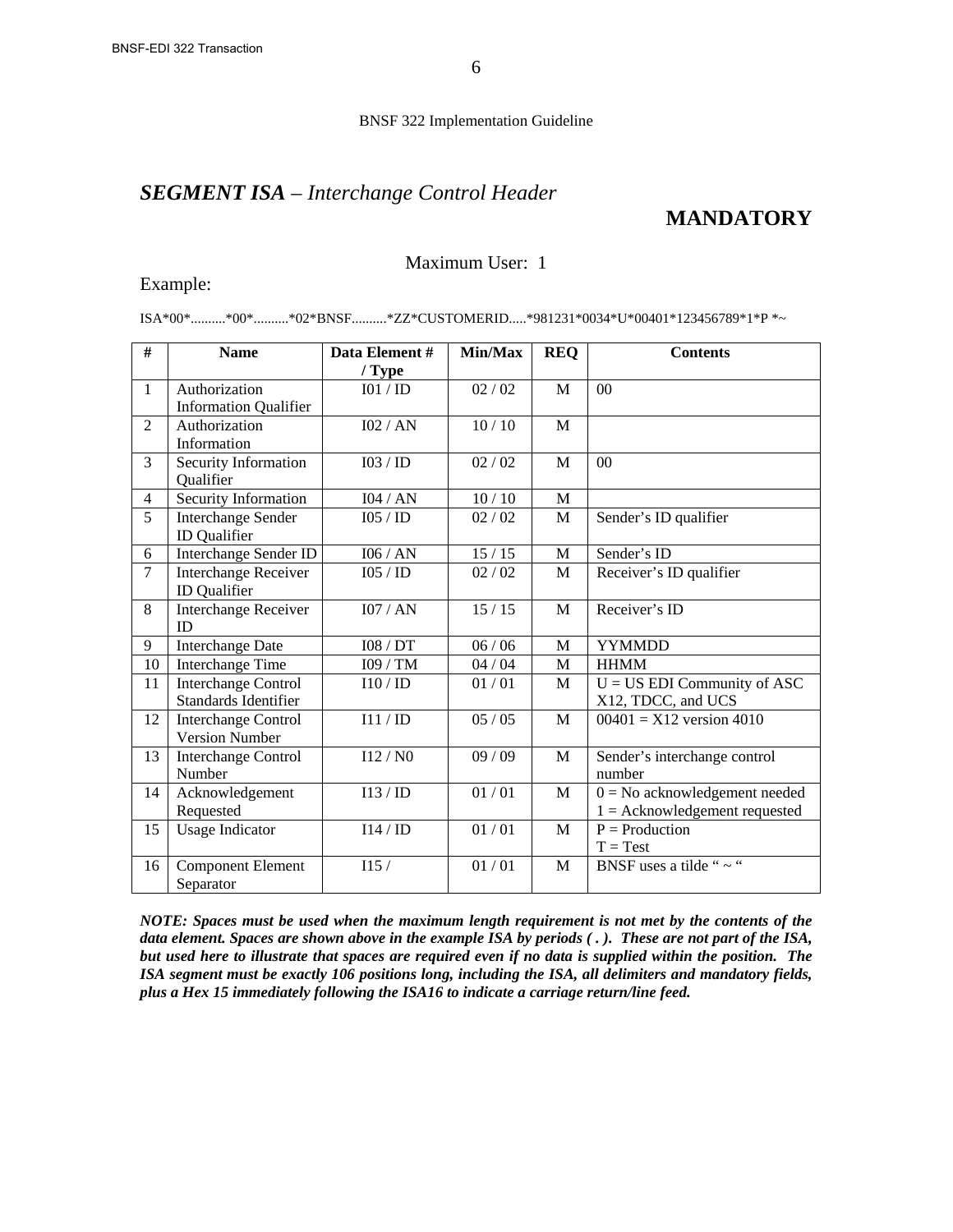# *SEGMENT GS – Functional Group Header*

## **MANDATORY**

#### Maximum Use: 1

Example:

#### GS\*SO\*SENDERID\*RECEIVERID\*20040101\*1200\*1001\*X\*004010

| #              | <b>Name</b>                  | Data Element # | Min/Max | <b>REO</b> | <b>Contents</b>                  |
|----------------|------------------------------|----------------|---------|------------|----------------------------------|
|                |                              | $/$ Type       |         |            |                                  |
| $\mathbf{1}$   | <b>Functional Identifier</b> | $479 /$ ID     | 02/02   | M          | $SO = 322$                       |
|                | Code                         |                |         |            |                                  |
| 2              | <b>Application Sender</b>    | 142 / AN       | 02/15   | M          | Sender's ID                      |
|                | ID                           |                |         |            |                                  |
| 3              | <b>Application Receiver</b>  | 124/AN         | 02/15   | M          | Receiver's ID                    |
|                | ID                           |                |         |            |                                  |
| $\overline{4}$ | Group Date                   | 373/DT         | 08/08   | М          | YYYYMMDD of transmission         |
| 5              | Group Time                   | 337/TM         | 04/04   | М          | <b>HHMM</b> of transmission      |
| 6              | Group Control                | 28/N0          | 01/09   | M          | Sender's message control number  |
|                | Number                       |                |         |            |                                  |
| 7              | Agency Code                  | $455 /$ ID     | 01/02   | M          | $X = ASC X12$                    |
| 8              | Version                      | 480 / AN       | 01/12   | M          | $004010$ = Sender's transmission |
|                |                              |                |         |            | standard version.                |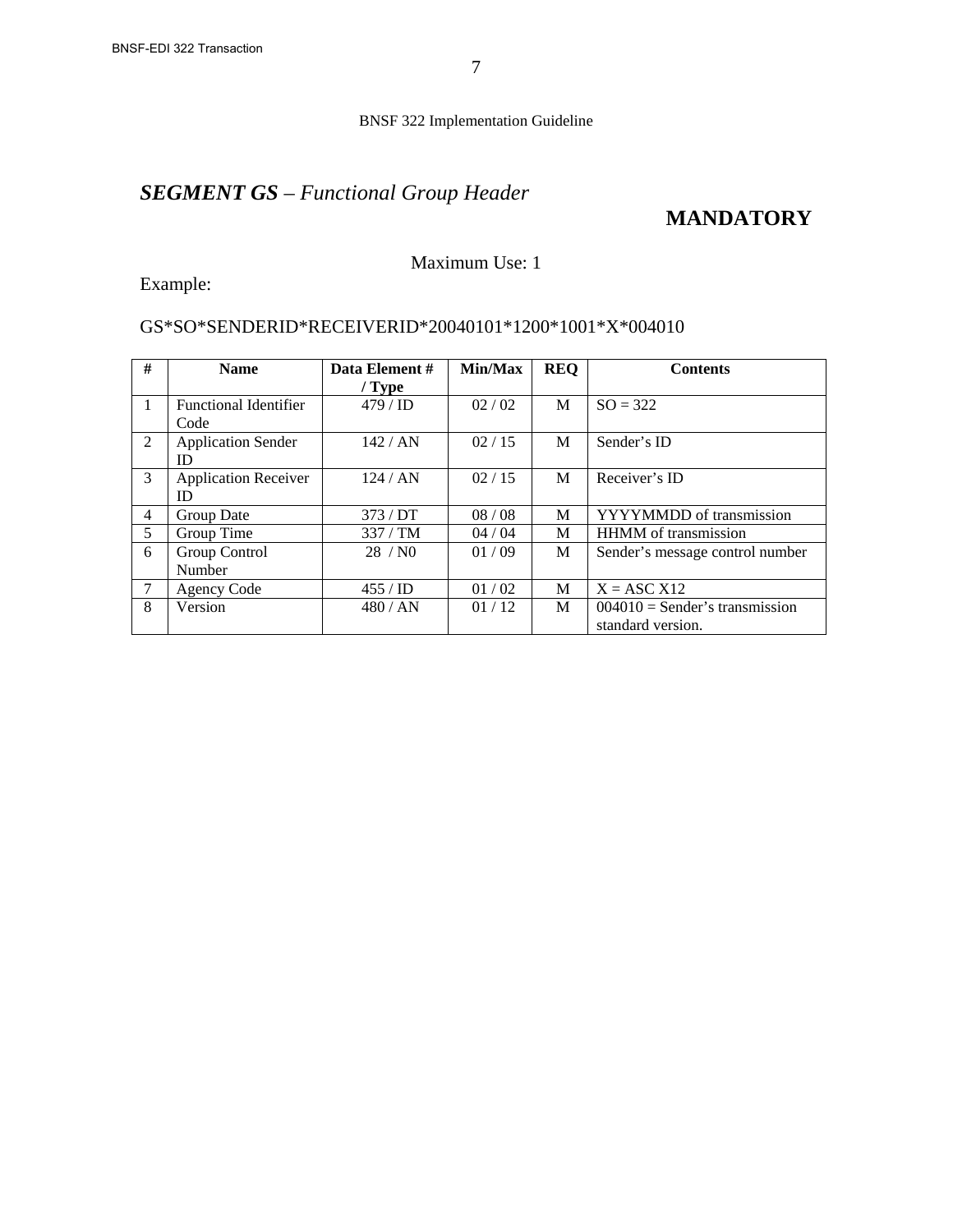## *SEGMENT ST – Transaction Set Header*

## **MANDATORY**

### Maximum Use: 1 per transaction set

Example:

ST\*322\*10010001

| # | <b>Name</b>                                     | Data Element #<br>' Type | Min/Max | <b>REO</b> | Contents                        |
|---|-------------------------------------------------|--------------------------|---------|------------|---------------------------------|
|   | Transaction Set<br>Identifier Code              | $143 / \text{ID}$        | 03/03   | M          | 322                             |
|   | <b>Transaction Set</b><br><b>Control Number</b> | 329/AN                   | 04/09   | М          | Sender's message control number |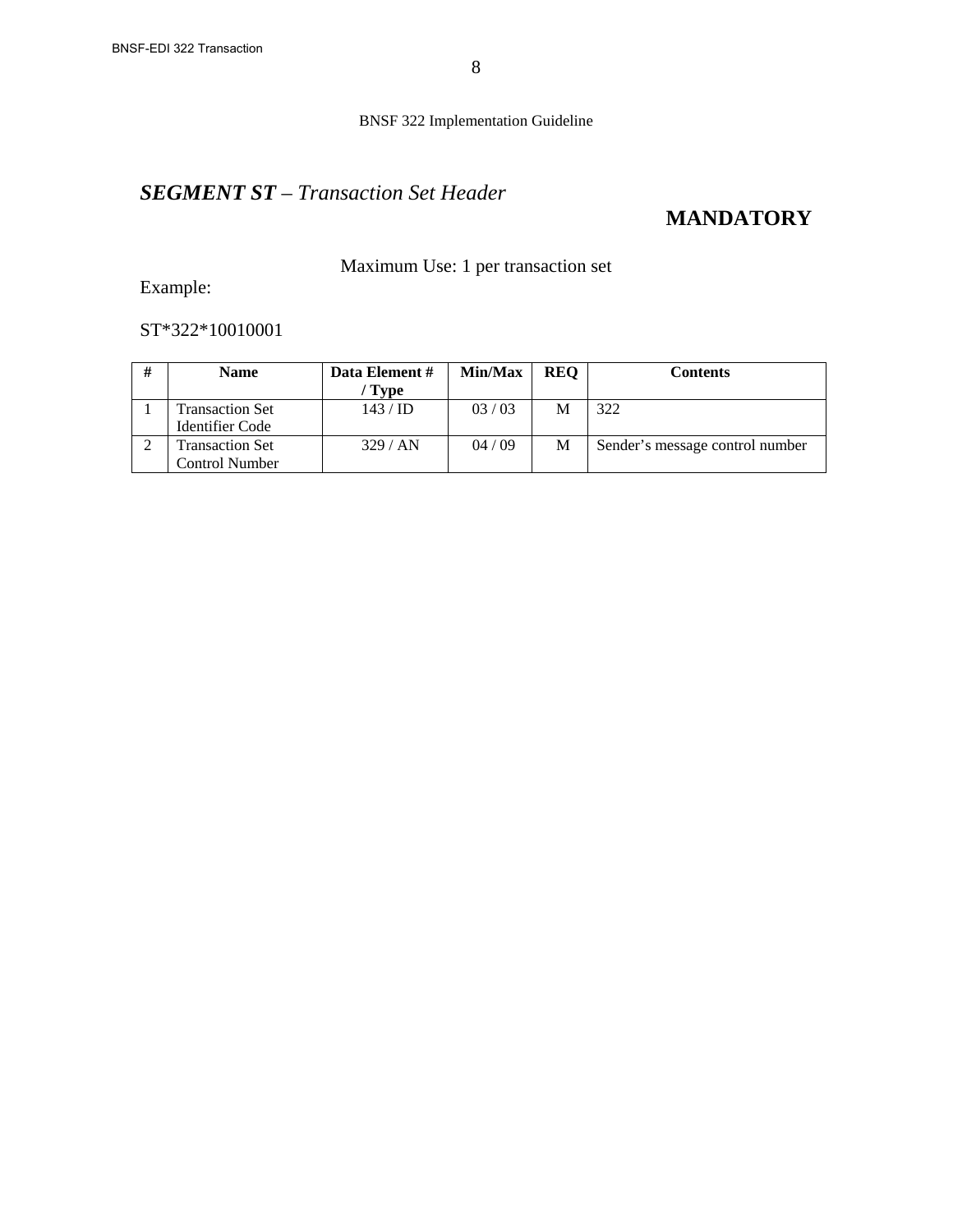# *SEGMENT ZC1 – Beginning Segment For Data Correction Or Change*

## **OPTIONAL**

#### Maximum Use: 1 per transaction set

| #              | <b>Name</b>                | Data Element # | Min/Max | <b>REQ</b> | <b>Contents</b> |
|----------------|----------------------------|----------------|---------|------------|-----------------|
|                |                            | $/$ Type       |         |            |                 |
|                | Shipment ID Number         | 145/AN         | 01/30   | $\Omega$   |                 |
| 2              | Equipment Initial          | 206 / AN       | 01/04   | $\Omega$   |                 |
| 3              | <b>Equipment Number</b>    | 207/AN         | 01/10   | M          |                 |
| $\overline{4}$ | <b>Transaction</b>         | 244/AN         | 01/15   | M          |                 |
|                | Reference Number           |                |         |            |                 |
| 5              | <b>Transaction</b>         | 243/DT         | 08/08   | M          |                 |
|                | Reference Date             |                |         |            |                 |
| 6              | Correction Indicator       | 202 / ID       | 02 / 02 | M          |                 |
| 7              | <b>Standard Carrier</b>    | 140 / ID       | 02 / 04 | M          |                 |
|                | Alpha Code                 |                |         |            |                 |
| 8              | <b>Transport Type Code</b> | 91/ID          | 01/02   | М          |                 |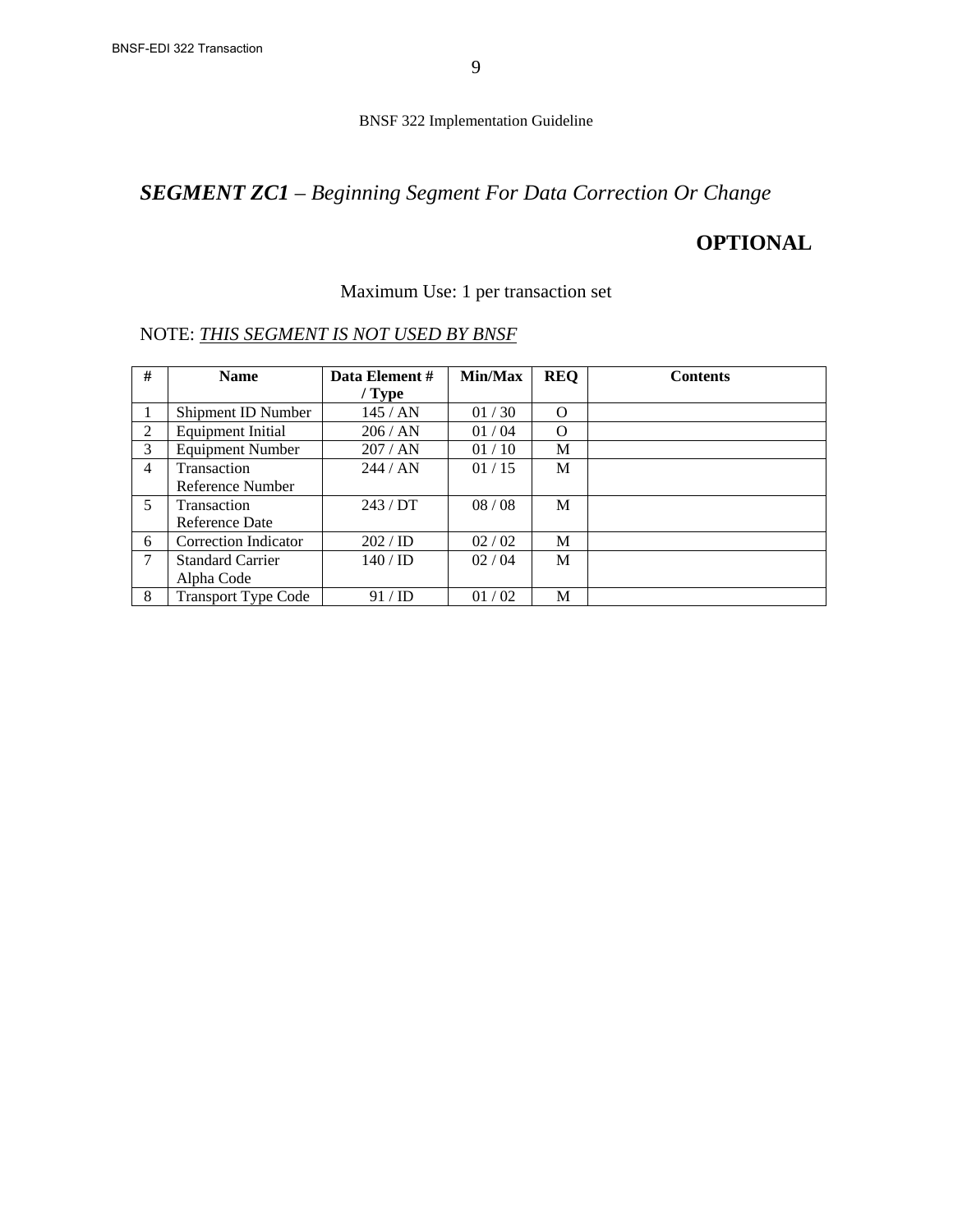# *SEGMENT Q5 – Status Details*

### **MANDATORY**

Maximum Use: 1 per transaction set

Example:

### Q5\*AR\*20040101\*1200\*CT\*\*FTMADISON\*IA

| $\overline{\#}$ | <b>Name</b>                      | Data Element #     | Min/Max            | <b>REQ</b>     | <b>Contents</b>                     |
|-----------------|----------------------------------|--------------------|--------------------|----------------|-------------------------------------|
|                 |                                  | / Type             |                    |                |                                     |
| $\mathbf{1}$    | <b>Status Code</b>               | 157 / ID           | 01/02              | $\overline{O}$ | $A =$ Arrived                       |
|                 |                                  |                    |                    |                | $B = Bad order$                     |
|                 |                                  |                    |                    |                | $G =$ Released from bad order       |
|                 |                                  |                    |                    |                | $I = In gate$                       |
|                 |                                  |                    |                    |                | $J =$ Delivered to connecting line  |
|                 |                                  |                    |                    |                | $P =$ Departed terminal location    |
|                 |                                  |                    |                    |                | $R =$ Received from prior carrier   |
|                 |                                  |                    |                    |                | $AL =$ Loaded on rail               |
|                 |                                  |                    |                    |                | $AR =$ Rail arrival at destination  |
|                 |                                  |                    |                    |                | $NF = Free$ time to expire          |
|                 |                                  |                    |                    |                | $NT = Notification$                 |
|                 |                                  |                    |                    |                | $OA = Out$ gate                     |
|                 |                                  |                    |                    |                | $RL =$ Rail departure from origin   |
|                 |                                  |                    |                    |                | $UR = Unloaded from rail$           |
| $\overline{2}$  | Date                             | 373 / DT           | 08/08              | O              | YYYYMMDD of status                  |
| $\overline{3}$  | Time                             | 337 / TM           | 04/04              | $\mathcal{C}$  | HHMM of status                      |
| $\overline{4}$  | <b>Time Code</b>                 | 623 / ID           | 02 / 02            | $\overline{C}$ | $AT = Alaskaan$                     |
|                 |                                  |                    |                    |                | $CT = Central$                      |
|                 |                                  |                    |                    |                | $ET = Eastern$                      |
|                 |                                  |                    |                    |                | $LT = Local$                        |
|                 |                                  |                    |                    |                | $MT = Mountain$                     |
|                 |                                  |                    |                    |                | $NT = Newtondland$                  |
|                 |                                  |                    |                    |                | $PT = Pacific$                      |
|                 |                                  |                    |                    |                | $TT = Atlantic$                     |
| 5               | <b>Status Reason Code</b>        | 641 / ID           | 03 / 03            | O              | Not used                            |
| 6               | <b>City Name</b>                 | 19/AN              | 02/30              | $\mathcal{C}$  | Rail location for status update     |
| $\overline{7}$  | <b>State or Province</b><br>Code | 156 / ID           | 02/02              | $\overline{O}$ | State or Province for status update |
| 8               | <b>Country Code</b>              | 26/ID              | 02 / 03            | $\mathbf O$    | Not used                            |
| 9               | <b>Equipment Initial</b>         | 206 / AN           | 01/04              | O              | Not used                            |
| 10              | <b>Equipment Number</b>          | $207$ / ${\rm AN}$ | 01/10              | $\mathbf O$    | Not used                            |
| 11              | Reference Number                 | 128 / ID           | 02 / 03            | $\mathcal{C}$  | Not used                            |
|                 | Qualifier                        |                    |                    |                |                                     |
| 12              | Reference Number                 | 127 / AN           | 01/30              | $\mathcal{C}$  | Not used                            |
| 13              | Direction ID Code                | 1280 / ID          | $\overline{0}1/01$ | $\mathbf O$    | Not used                            |
| 14              | Reference Number                 | 128 / ID           | 02 / 03            | $\mathbf C$    | Not used                            |
|                 | Qualifier                        |                    |                    |                |                                     |
| 15              | Reference Number                 | 127 / AN           | 01 / 30            | $\mathbf C$    | Not used                            |
| 16              | Direction ID Code                | 1280 / ID          | 01/01              | $\overline{0}$ | Not used                            |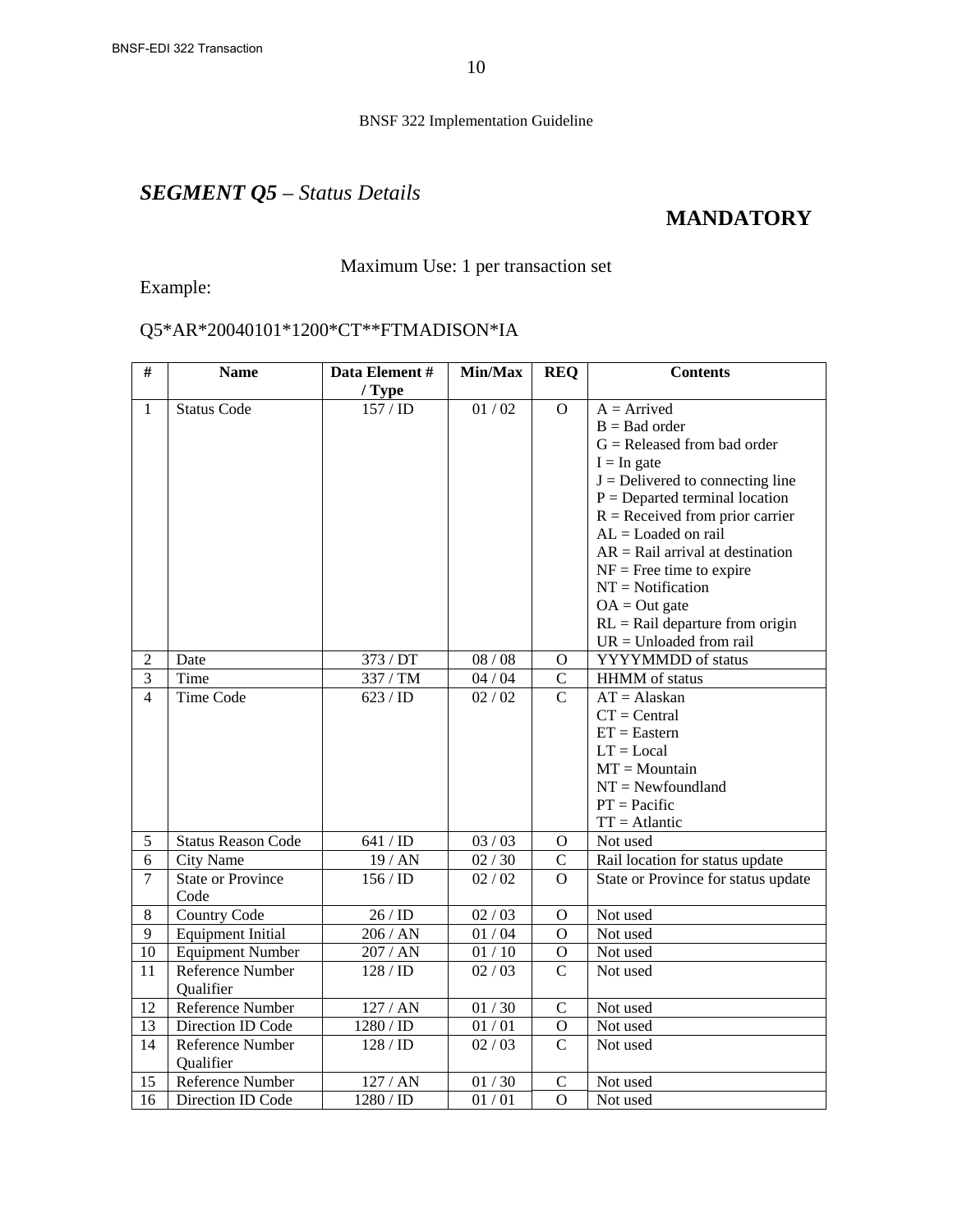| 17 | Percent          | 954,<br>'R  | 10<br>01 <sub>1</sub> | Not used |
|----|------------------|-------------|-----------------------|----------|
| 18 | Pick-up Delivery | 108 /<br>ID | 02<br>01 <sub>1</sub> | Not used |
|    | Code             |             |                       |          |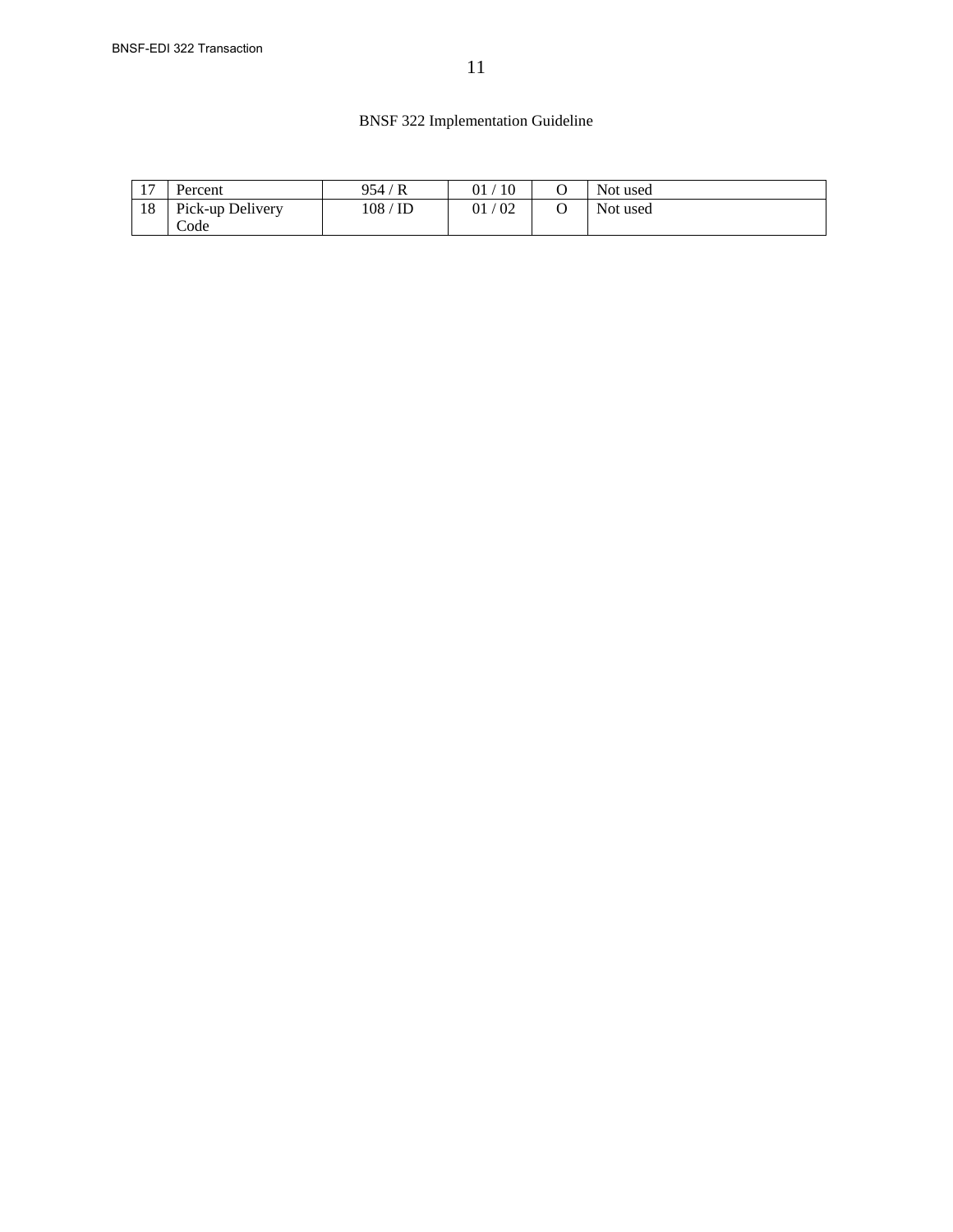# *SEGMENT N7 – Equipment Details*

### **MANDATORY**

#### Maximum Use: 1 loop per transaction set

Example:

#### N7\*BNSF\*123456\*43459\*G\*\*\*\*\*\*\*CN\*BNSF\*\*\*4000\*\*\*7\*\*\*\*U203\*BNSF

| #              | <b>Name</b>              | Data Element#<br>/ Type | Min/Max            | <b>REQ</b>     | <b>Contents</b>                                 |
|----------------|--------------------------|-------------------------|--------------------|----------------|-------------------------------------------------|
| $\mathbf{1}$   | <b>Equipment Initial</b> | 206 / AN                | 01/04              | M              | Equipment's identifying initial                 |
| $\overline{2}$ | <b>Equipment Number</b>  | 207 / AN                | $01/06$            | $\mathbf M$    | Equipment's identifying number                  |
| 3              | Weight                   | 81/R                    | $01/10$            | $\mathbf O$    | Numeric value of the weight                     |
| $\overline{4}$ | Weight Qualifier         | $187 / \overline{ID}$   | 01 / 02            | $\overline{C}$ | $E =$ Estimated weight                          |
|                |                          |                         |                    |                | $G = Gross$ weight                              |
|                |                          |                         |                    |                | $N = Net weight$                                |
|                |                          |                         |                    |                | $CE = \text{Certified weight}}$                 |
| 5              | Tare Weight              | 167/N0                  | 03/08              | $\mathsf{C}$   | Not used                                        |
| $\overline{6}$ | Weight Allowance         | 232 / N0                | 02/06              | $\Omega$       | Not used                                        |
| $\tau$         | Dunnage                  | $205/$ N0 $\,$          | $01/06$            | $\overline{O}$ | Not used                                        |
| $\overline{8}$ | Volume                   | 183/R                   | $01/08$            | $\mathcal{C}$  | Not used                                        |
| $\overline{9}$ | Volume Unit              | 184 / ID                | 01/01              | $\overline{C}$ | Not used                                        |
|                | Qualifier                |                         |                    |                |                                                 |
| 10             | Ownership Code           | 102 / ID                | $01/01$            | $\mathbf O$    | Not used                                        |
| 11             | Equipment                | 40/ID                   | $\frac{0}{2}$ / 02 | $\overline{O}$ | $CC =$ Container on chassis<br>$CH = Chassis$   |
|                | Description Code         |                         |                    |                | $CN =$ Container                                |
|                |                          |                         |                    |                | $RR = \text{Railcar}$                           |
|                |                          |                         |                    |                | $TL = Trailer$                                  |
| 12             | <b>Standard Carrier</b>  | 140 / ID                | 02 / 04            | $\Omega$       | <b>SCAC</b>                                     |
|                | Alpha Code               |                         |                    |                |                                                 |
| 13             | Temperature Control      | 319 / AN                | 03 / 06            | O              | Not used                                        |
| 14             | Position                 | 219/AN                  | 01/03              | $\mathbf{O}$   | Not used                                        |
| 15             | <b>Equipment Length</b>  | 567 / N0                | 04 / 05            | $\mathbf O$    | Format is feet/inches: $40$ ft. = $4000$        |
| 16             | Tare Qualifier Code      | 571 / ID                | 01/01              | $\overline{C}$ | Not used                                        |
| 17             | Weight Unit Code         | 188 / ID                | 01/01              | $\overline{O}$ | $L =$ Pounds                                    |
| 18             | <b>Equipment Check</b>   | 761 / N0                | 01/01              | $\overline{O}$ | Check digit for equipment                       |
|                | Digit                    |                         |                    |                |                                                 |
| 19             | Type of Service Code     | 56/ID                   | 02 / 02            | $\overline{O}$ | Not used                                        |
| 20             | Height                   | 65/R                    | 01/08              | $\overline{O}$ | Not used                                        |
| 21             | Width                    | 189/R                   | $01/08$            | $\overline{O}$ | Not used                                        |
| 22             | <b>Equipment Type</b>    | 24/ID                   | 04/04              | $\overline{O}$ | Code identifying equipment's ISO<br>size & type |
| 23             | <b>Standard Carrier</b>  | 140/ID                  | 02 / 04            | $\overline{O}$ | <b>SCAC</b>                                     |
|                | Alpha Code               |                         |                    |                |                                                 |
| 24             | Car Type Code            | 301 / ID                | 01/04              | $\mathbf O$    | Not used                                        |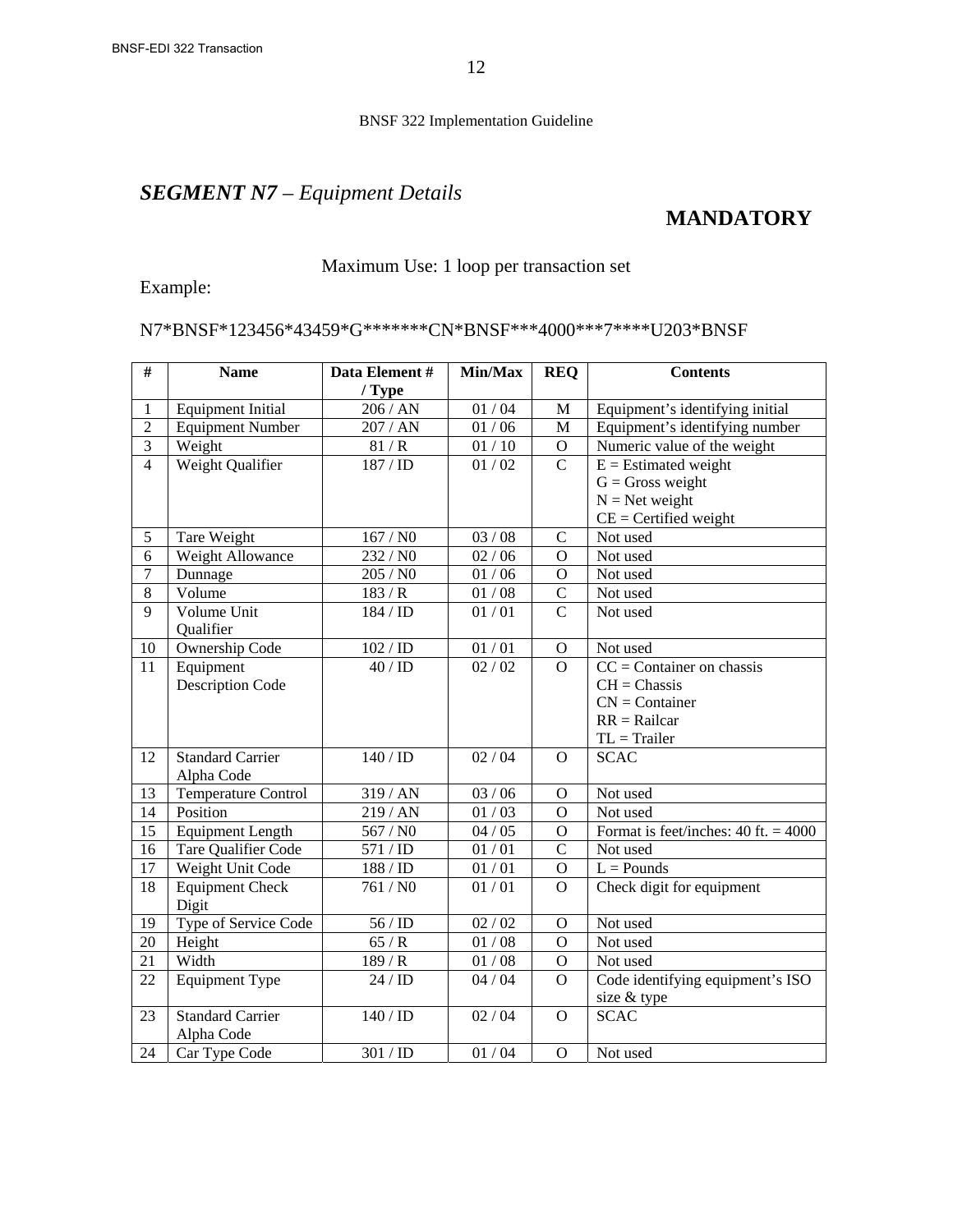# *SEGMENT V4 – Cargo Location Reference*

## **OPTIONAL**

### Maximum Use: 1 per N7 loop

| <b>Name</b>                       | Data Element #<br>' Type | Min/Max | <b>REO</b> | Contents |
|-----------------------------------|--------------------------|---------|------------|----------|
| <b>Vessel Stowage</b><br>Location | 877 / AN                 | 01/12   | М          |          |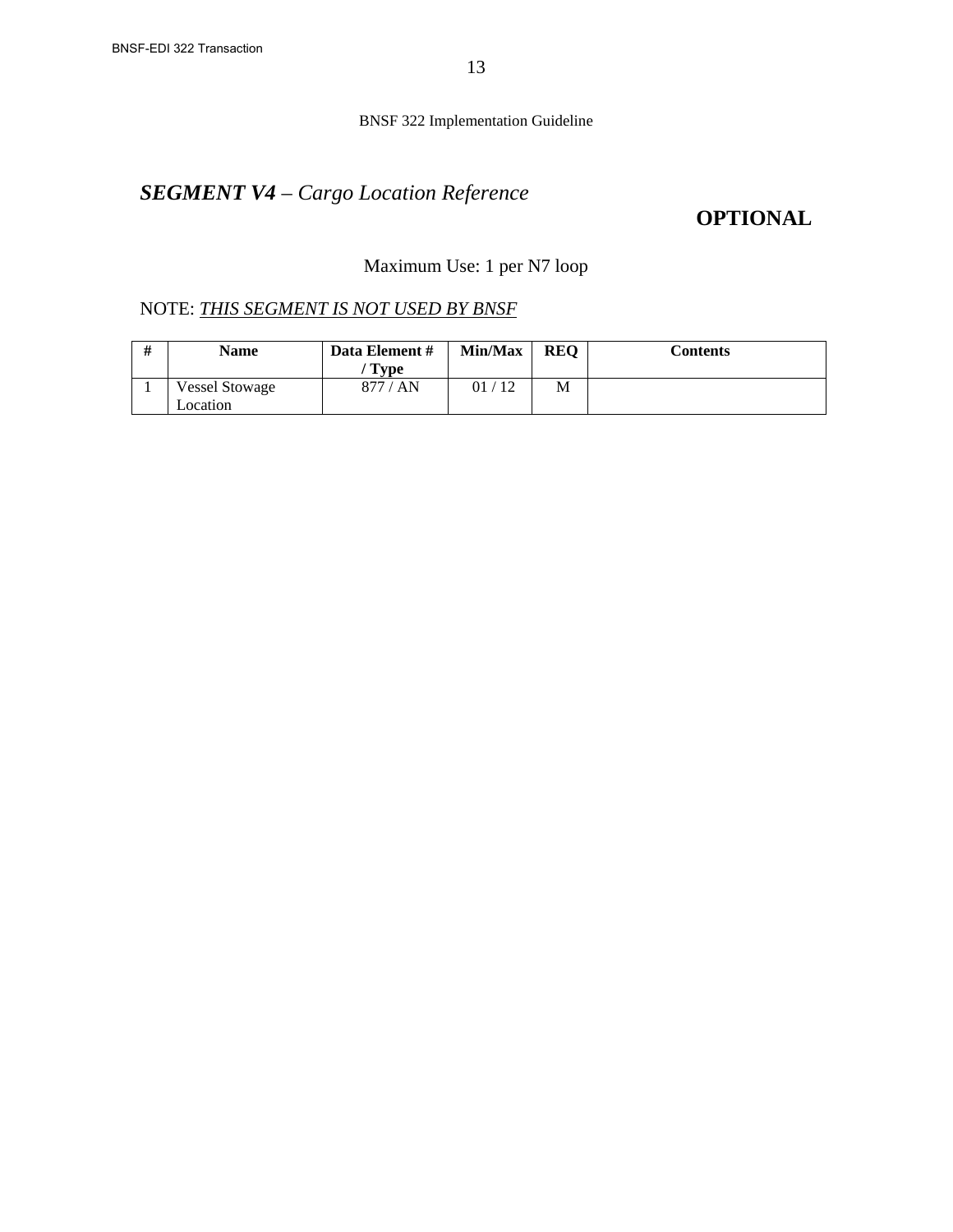# *SEGMENT DTM – Date/Time Reference*

### **OPTIONAL**

### Maximum Use: 2 per N7 loop

Example:

### DTM\*017\*20040101\*1200\*LT

| #              | <b>Name</b>         | Data Element #      | Min/Max | <b>REQ</b> | <b>Contents</b>               |
|----------------|---------------------|---------------------|---------|------------|-------------------------------|
|                |                     | $/$ Type            |         |            |                               |
| $\mathbf{1}$   | Date/Time Qualifier | $374 / \mathrm{ID}$ | 03/03   | M          | $017$ = Estimated delivery    |
|                |                     |                     |         |            | $069$ = Promised for delivery |
| 2              | Date                | 373/DT              | 08/08   | C          | <b>YYYYMMDD</b>               |
| 3              | Time                | 337/TM              | 04/04   | C          | <b>HHMM</b>                   |
| $\overline{4}$ | Time Code           | 623 / ID            | 02/02   | C          | $AT = Alaskaan$               |
|                |                     |                     |         |            | $CT = Central$                |
|                |                     |                     |         |            | $ET = Eastern$                |
|                |                     |                     |         |            | $LT = Local$                  |
|                |                     |                     |         |            | $MT = Mountain$               |
|                |                     |                     |         |            | $NT = Newtondland$            |
|                |                     |                     |         |            | $PT = Pacific$                |
|                |                     |                     |         |            | $TT = Atlantic$               |
| $\mathfrak{H}$ | Date/Time Format    | $1250 /$ ID         | 02 / 02 | 0          | Not used                      |
|                | <b>Oualifier</b>    |                     |         |            |                               |
| 6              | Date/Time Period    | 1251/AN             | 01/35   | C          | Not used                      |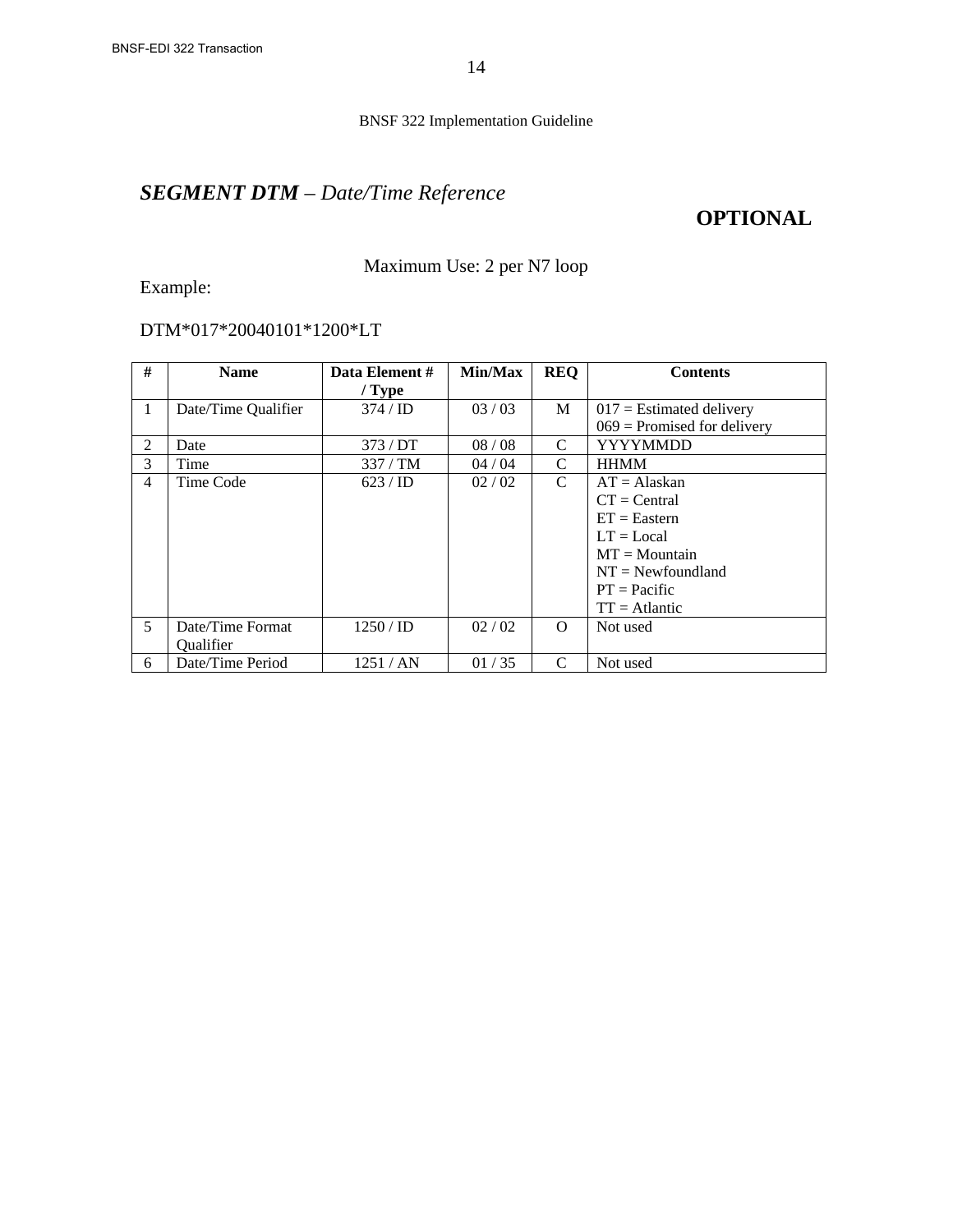## *SEGMENT M7 – Seal Numbers*

### **OPTIONAL**

### Maximum Use: 1 per N7 loop

Example:

### M7\*SN1234567\*SN1234568

| #              | <b>Name</b>        | Data Element # | Min/Max | <b>REQ</b> | <b>Contents</b>               |
|----------------|--------------------|----------------|---------|------------|-------------------------------|
|                |                    | / Type         |         |            |                               |
|                | Seal Number        | 225/AN         | 02/15   | M          | Unique number on seal used to |
|                |                    |                |         |            | close a shipment              |
|                | Seal Number        | 225/AN         | 02/15   | $\Omega$   | Unique number on seal used to |
|                |                    |                |         |            | close a shipment              |
|                | <b>Seal Number</b> | 225/AN         | 02/15   | O          | Not used                      |
| $\overline{4}$ | <b>Seal Number</b> | 225/AN         | 02/15   | $\Omega$   | Not used                      |
|                | Entity ID Code     | 98/ID          | 02/03   | $\Omega$   | Not used                      |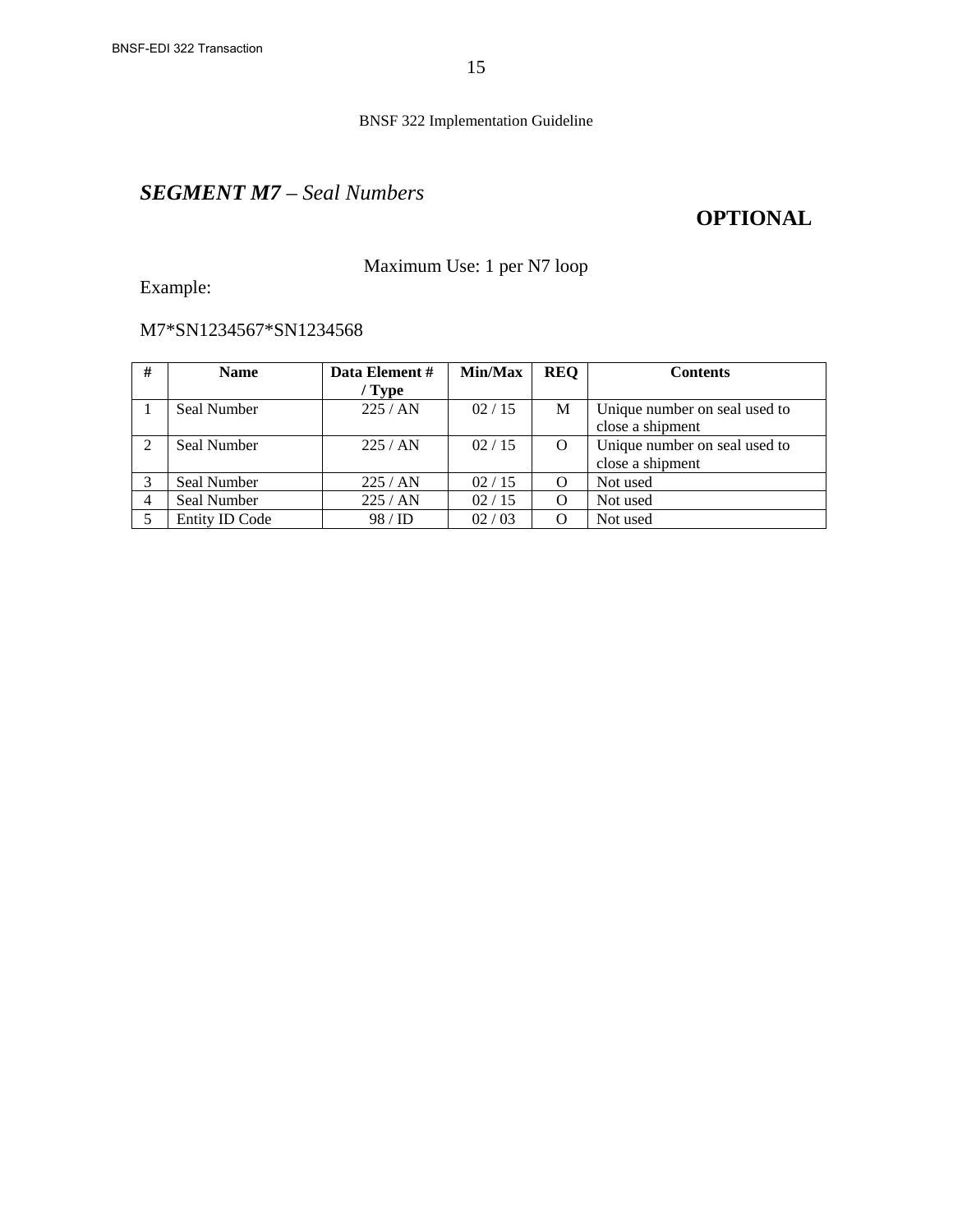# *SEGMENT W09 – Equipment and Temperature*

### **OPTIONAL**

### Maximum Use: 1 per N7 loop

| #              | <b>Name</b>             | Data Element #      | Min/Max | <b>REQ</b>    | <b>Contents</b> |
|----------------|-------------------------|---------------------|---------|---------------|-----------------|
|                |                         | $/$ Type            |         |               |                 |
| -1             | Equipment               | 40/ID               | 02/02   | M             |                 |
|                | <b>Description Code</b> |                     |         |               |                 |
| 2              | Temperature             | 408/R               | 01/04   | C             |                 |
| 3              | Unit/Basis For          | $355 / \mathrm{ID}$ | 02/02   | C             |                 |
|                | <b>Measurement Code</b> |                     |         |               |                 |
| $\overline{4}$ | Temperature             | 408/R               | 01/04   | $\mathcal{C}$ |                 |
| 5              | Unit/Basis For          | $355 / \mathrm{ID}$ | 02/02   | C             |                 |
|                | <b>Measurement Code</b> |                     |         |               |                 |
| 6              | Free-Form Message       | 3/AN                | 01/60   | $\Omega$      |                 |
| 7              | Vent Set Code           | 1122/D              | 01/01   | $\Omega$      |                 |
| 8              | Percent                 | 488/N0              | 01/03   | $\Omega$      |                 |
| 9              | <b>Ouantity</b>         | 380/R               | 01/15   | $\Omega$      |                 |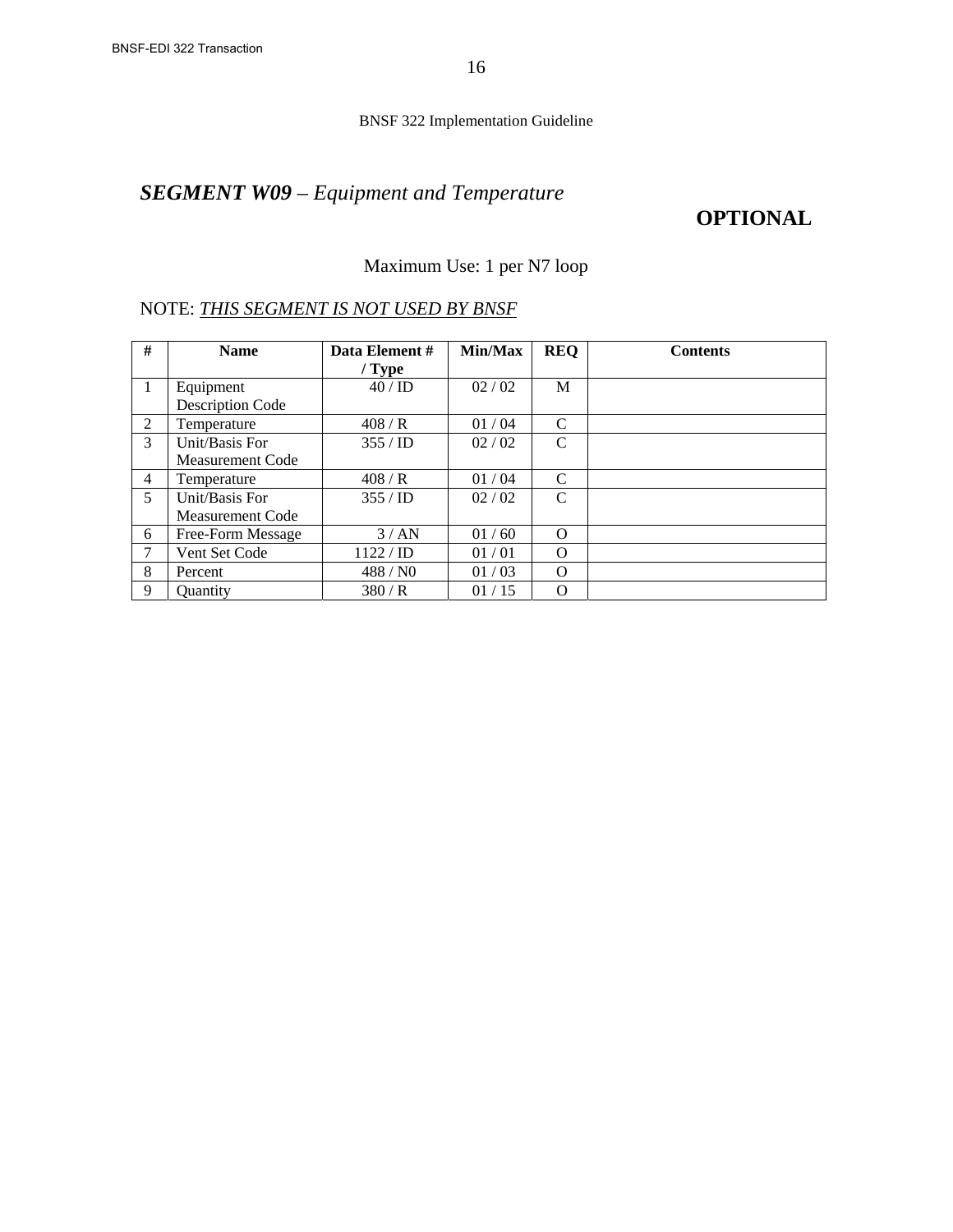# *SEGMENT W2 – Equipment Identification*

### **OPTIONAL**

### Maximum Use: 1 per N7 loop

Example:

### W2\*BNSF\*123456\*\*CN\*L

| #               | <b>Name</b>                | Data Element#       | Min/Max     | <b>REQ</b>     | <b>Contents</b>                     |
|-----------------|----------------------------|---------------------|-------------|----------------|-------------------------------------|
|                 |                            | $/$ Type            |             |                |                                     |
| 1               | <b>Equipment Initial</b>   | 206 / AN            | 01 / 04     | M              | Equipment's identifying initial     |
| $\overline{2}$  | <b>Equipment Number</b>    | 207 / AN            | 01/06       | $\mathbf{M}$   | Equipment's identifying number      |
| $\overline{3}$  | Commodity Code             | 22 / AN             | 01/30       | $\mathbf O$    | Not used                            |
| $\overline{4}$  | Equipment                  | 40/ID               | 02 / 02     | M              | $CC =$ Container on chassis         |
|                 | <b>Description Code</b>    |                     |             |                | $CH = Chassis$                      |
|                 |                            |                     |             |                | $CN =$ Container                    |
|                 |                            |                     |             |                | $RR = \text{Railcar}$               |
|                 |                            |                     |             |                | $TL = Trailer$                      |
| 5               | <b>Equipment Status</b>    | 578 / ID            | 01/02       | M              | $E =$ Empty                         |
|                 | Code                       |                     |             |                | $L =$ Load                          |
| 6               | <b>Net Tons</b>            | 577 / NO            | 01/03       | $\mathbf{O}$   | Not used                            |
| $\overline{7}$  | <b>Intermodal Service</b>  | 177 / ID            | 01/02       | $\overline{O}$ | Not used                            |
|                 | Code                       |                     |             |                |                                     |
| 8               | Car Service Order          | 240 / <sub>ID</sub> | 03 / 05     | $\mathbf{O}$   | Not used                            |
|                 | Code                       |                     |             |                |                                     |
| 9               | Date                       | 373 / DT            | 08/08       | $\mathbf C$    | Not used                            |
| 10              | Type of Locomotive         | 502 / AN            | 02 / 02     | $\overline{C}$ | Not used                            |
|                 | Maintenance Code           |                     |             |                |                                     |
| $\overline{11}$ | <b>Equipment Initial</b>   | 206 / AN            | 01/04       | $\overline{C}$ | Used when $W204 = "CC"$ . This      |
|                 |                            |                     |             |                | will be the chassis initial, "NONZ" |
|                 |                            |                     |             |                | will be used when initial is        |
|                 |                            |                     |             |                | unknown                             |
| 12              | <b>Equipment Number</b>    | 207 / AN            | 01/06       | $\mathbf C$    | Used when $W204 = CC$ . This will   |
|                 |                            |                     |             |                | be the chassis number               |
| 13              | <b>Equipment Check</b>     | 761 / N0            | 01/01       | $\Omega$       | Not used                            |
|                 | Digit                      |                     |             |                |                                     |
| 14              | Position                   | 219 / AN            | 01/03       | $\mathbf{O}$   | Not used                            |
| $\overline{15}$ | Car Type Code              | 301 / ID            | 01/04       | $\overline{O}$ | Not used                            |
| 16              | Yes/No Condition or        | 1073 / ID           | 01/01       | $\mathbf O$    | Not used                            |
|                 | Response Code              |                     |             |                |                                     |
| 17              | <b>AEI Tag Status Code</b> | 1554 / ID           | $01/01$     | $\mathbf{O}$   | Not used                            |
| 18              | Equipment                  | 1543 / ID           | $01\,/\,01$ | $\mathbf{O}$   | Not used                            |
|                 | Orientation                |                     |             |                |                                     |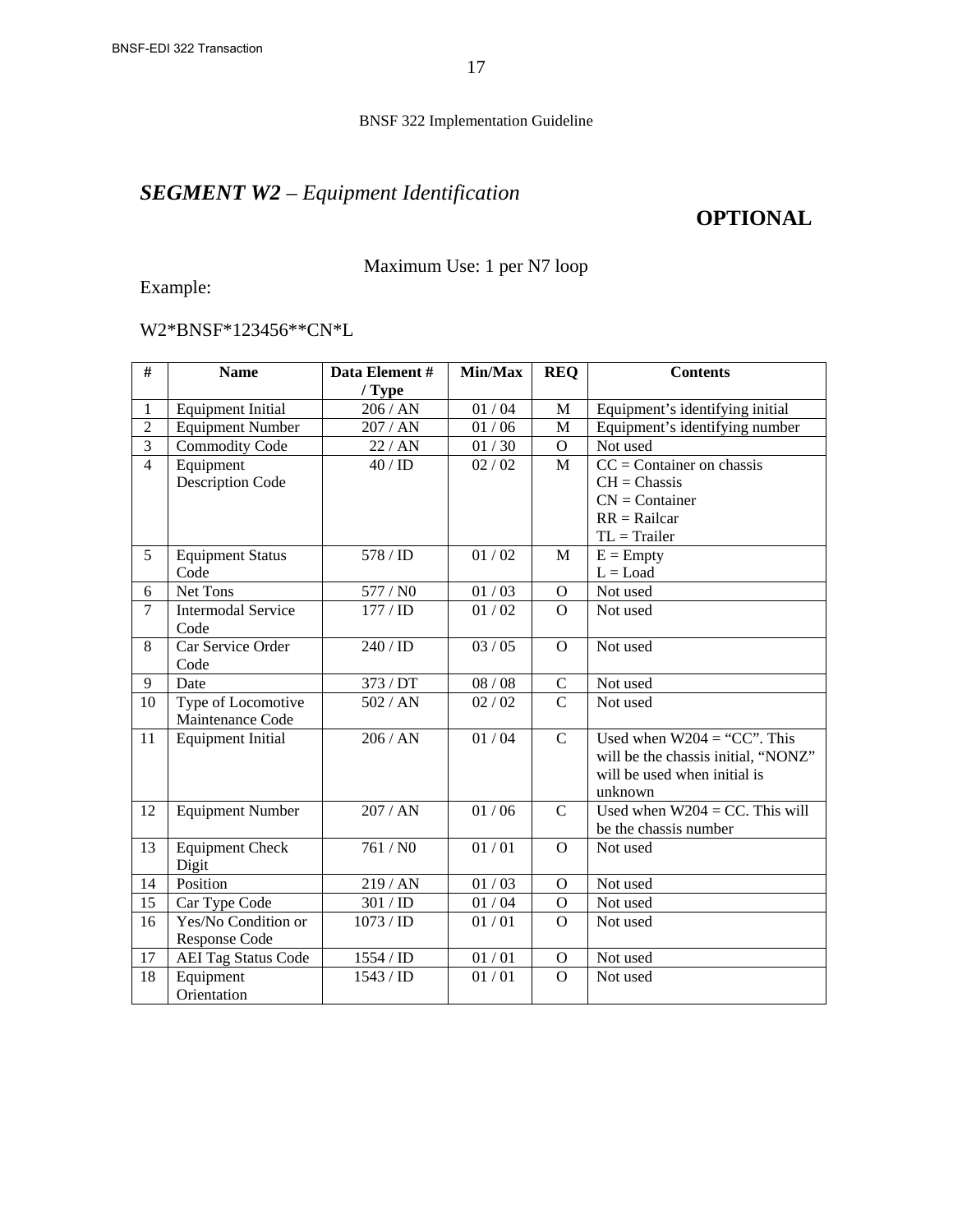# *SEGMENT NA – Cross-Reference Equipment*

### **OPTIONAL**

### Maximum Use: 1 per N7 loop

Example:

### NA\*\*\*BNSF\*123456\*F

| #              | <b>Name</b>              | Data Element #      | Min/Max | <b>REQ</b>     | <b>Contents</b>                 |
|----------------|--------------------------|---------------------|---------|----------------|---------------------------------|
|                |                          | $/$ Type            |         |                |                                 |
| $\overline{1}$ | Reference Number         | 128 / <sup>ID</sup> | 02/03   | $\Omega$       | Not used                        |
|                | Qualifier                |                     |         |                |                                 |
| $\overline{2}$ | Reference Number         | 127/AN              | 01/30   | C              | Not used                        |
| 3              | <b>Equipment Initial</b> | 206 / AN            | 01/04   | М              | Equipment's identifying initial |
| $\overline{4}$ | <b>Equipment Number</b>  | 207/AN              | 01/06   | M              | Equipment's identifying number  |
| 5              | <b>Cross Reference</b>   | 231 / ID            | 01/01   | $\overline{O}$ | $F =$ Conveying flat car        |
|                | Type Code                |                     |         |                |                                 |
| 6              | Position                 | 219/AN              | 01/03   | $\Omega$       | Not used                        |
| $\tau$         | <b>Standard Carrier</b>  | 140/ID              | 02 / 04 | $\overline{O}$ | Not used                        |
|                | Alpha Code               |                     |         |                |                                 |
| 8              | <b>Equipment Length</b>  | 567 / NO            | 04/05   | $\Omega$       | Not used                        |
| 9              | <b>Standard Carrier</b>  | 140 / ID            | 02 / 04 | $\Omega$       | Not used                        |
|                | Alpha Code               |                     |         |                |                                 |
| 10             | Chassis Type             | 845 / <b>ID</b>     | 02 / 02 | $\Omega$       | Not used                        |
| 11             | Yes/No Condition or      | $1073 /$ ID         | 01/01   | $\Omega$       | Not used                        |
|                | Response Code            |                     |         |                |                                 |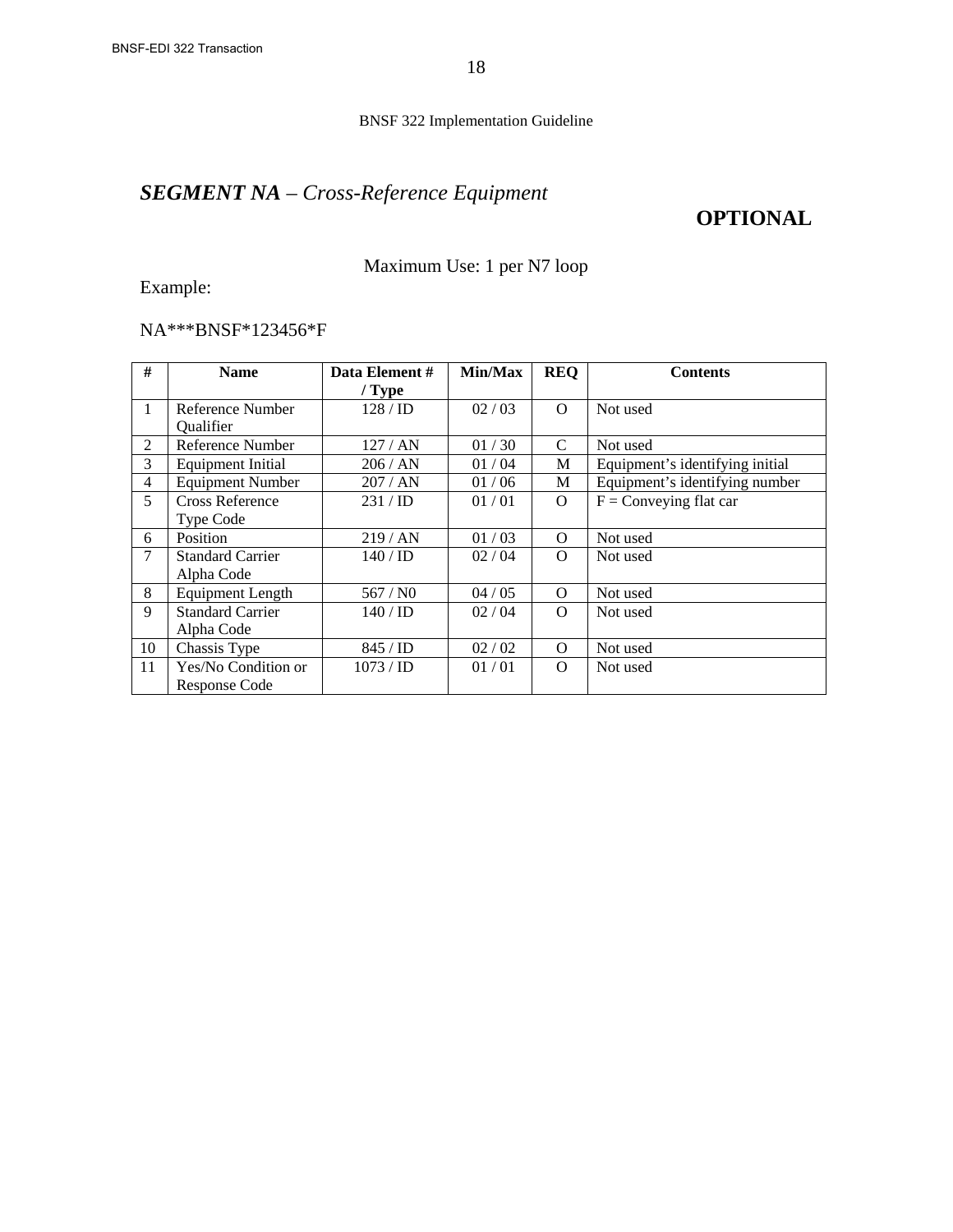# *SEGMENT GR5 – Loading Details*

## **OPTIONAL**

### Maximum Use: 10 per N7 loop

| #              | <b>Name</b>               | Data Element #      | Min/Max | <b>REO</b>    | <b>Contents</b> |
|----------------|---------------------------|---------------------|---------|---------------|-----------------|
|                |                           | $/$ Type            |         |               |                 |
|                | Special Handling          | 152 / ID            | 02/03   | М             |                 |
|                | Code                      |                     |         |               |                 |
| 2              | Surface/Layer or          | $752 / \mathrm{ID}$ | 02/02   | C             |                 |
|                | Position Code             |                     |         |               |                 |
| 3              | Measurement Value         | 739/R               | 01/20   | C             |                 |
| $\overline{4}$ | Unit/Basis For            | $355 / \mathrm{ID}$ | 02/02   | $\mathcal{C}$ |                 |
|                | <b>Measurement Code</b>   |                     |         |               |                 |
|                | <b>Status Reason Code</b> | 641                 | 03/03   | O             |                 |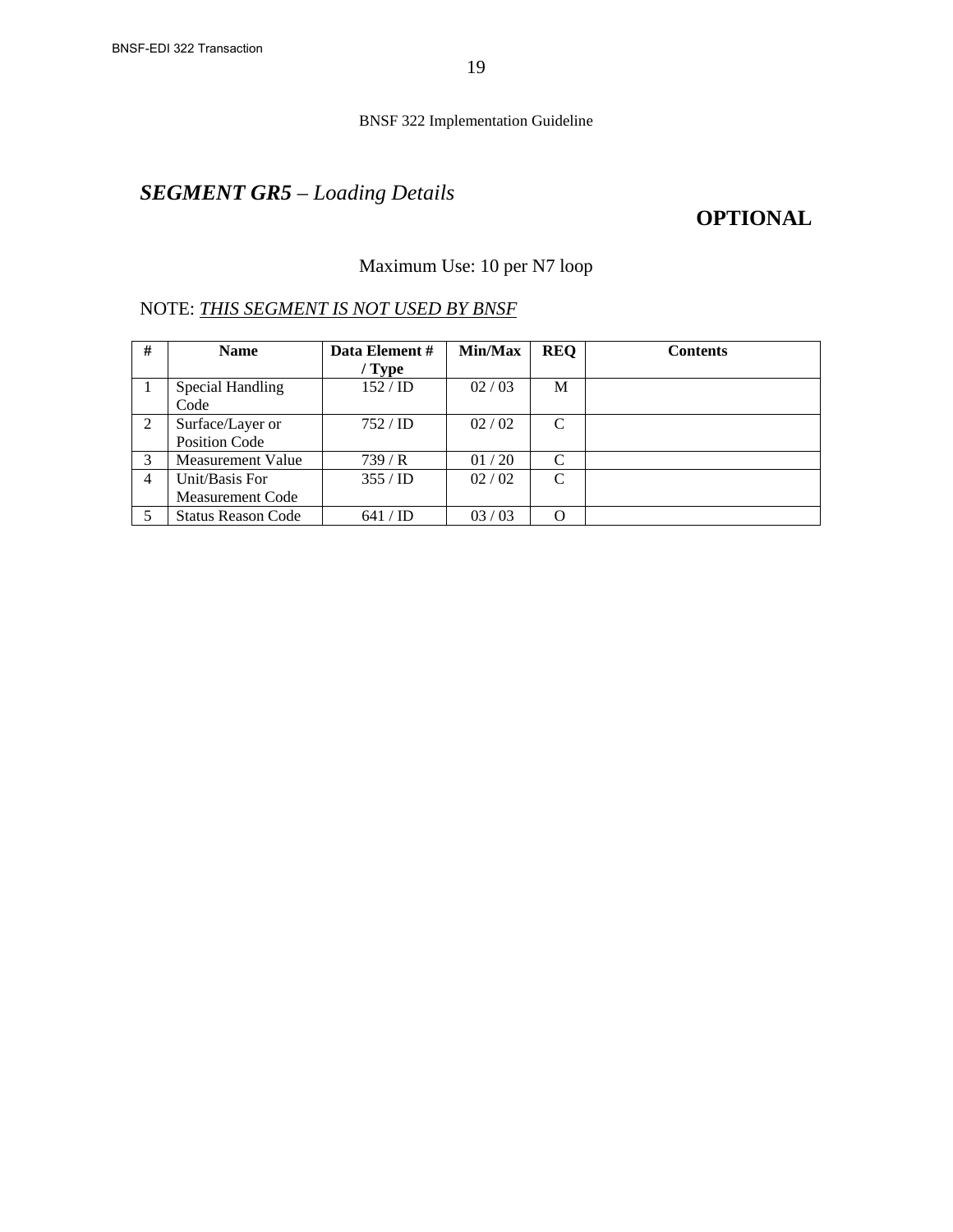# *SEGMENT Y7 – Priority*

## **OPTIONAL**

### Maximum Use: 1 per N7 loop

| #              | <b>Name</b>    | Data Element # | <b>Min/Max</b> | <b>REQ</b>    | <b>Contents</b> |
|----------------|----------------|----------------|----------------|---------------|-----------------|
|                |                | / Type         |                |               |                 |
|                | Priority       | 467/N0         | 01/01          | O             |                 |
| 2              | Priority Code  | 470/N0         | 01/01          | $\mathcal{C}$ |                 |
| 3              | Priority Code  | 471/AN         | 01/01          | $\mathcal{C}$ |                 |
|                | Qualifier      |                |                |               |                 |
| $\overline{4}$ | Port Call File | 468/N0         | 04/04          | O             |                 |
|                | Number         |                |                |               |                 |
|                | Date           | 373/DT         | 08/08          | O             |                 |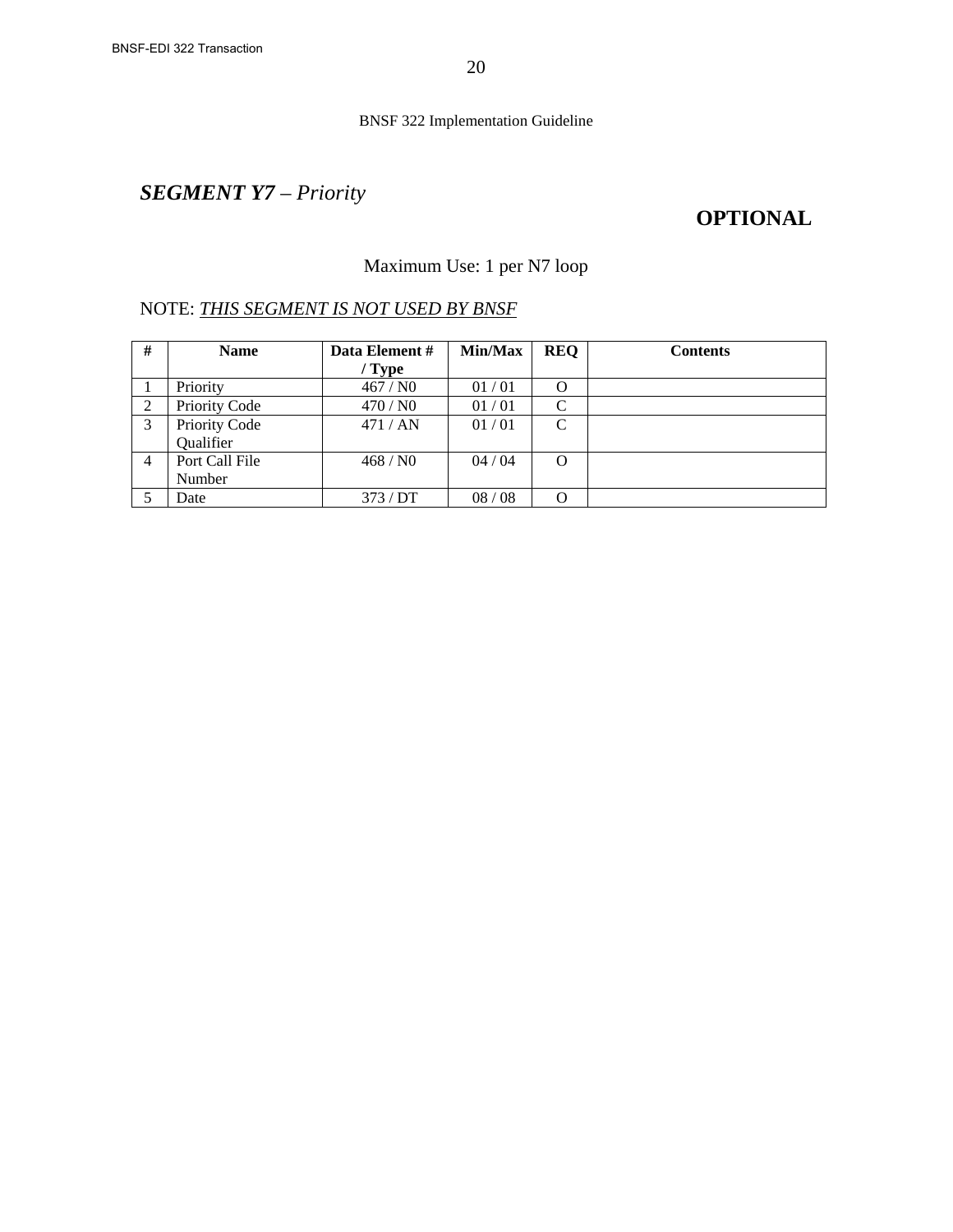# *SEGMENT V1 – Vessel Information*

### **OPTIONAL**

### Maximum Use: 1 per N7 loop

Example:

### V1\*\*VESSELNAME\*\*12345

| #              | <b>Name</b>                | Data Element#     | Min/Max | <b>REQ</b>    | <b>Contents</b>                   |
|----------------|----------------------------|-------------------|---------|---------------|-----------------------------------|
|                |                            | $/$ Type          |         |               |                                   |
|                | <b>Vessel Code</b>         | 597 / ID          | 01/08   | C             | Not used                          |
| 2              | <b>Vessel Name</b>         | 182 / AN          | 02/28   | $\mathcal{C}$ | Name of ship as documented in     |
|                |                            |                   |         |               | Lloyd's Register of Ships         |
| 3              | <b>Country Code</b>        | 26/ID             | 02/03   | $\Omega$      | Not used                          |
| $\overline{4}$ | Flight / Voyage            | 55/AN             | 02/10   | $\Omega$      | Identifying designator for the    |
|                | Number                     |                   |         |               | voyage on which the cargo travels |
| $\mathfrak{H}$ | <b>Standard Carrier</b>    | $140 / \text{ID}$ | 02 / 04 | $\Omega$      | Not used                          |
|                | Alpha Code                 |                   |         |               |                                   |
| 6              | <b>Vessel Requirement</b>  | $249 / \text{ID}$ | 01/01   | $\Omega$      | Not used                          |
|                | Code                       |                   |         |               |                                   |
| 7              | Vessel Type Code           | 854 / <b>ID</b>   | 02 / 02 | $\Omega$      | Not used                          |
| 8              | <b>Vessel Code</b>         | 897 / ID          | 01/01   | $\Omega$      | Not used                          |
|                | Qualifier                  |                   |         |               |                                   |
| 9              | <b>Transport Type Code</b> | 91 / ID           | 01/02   | $\Omega$      | Not used                          |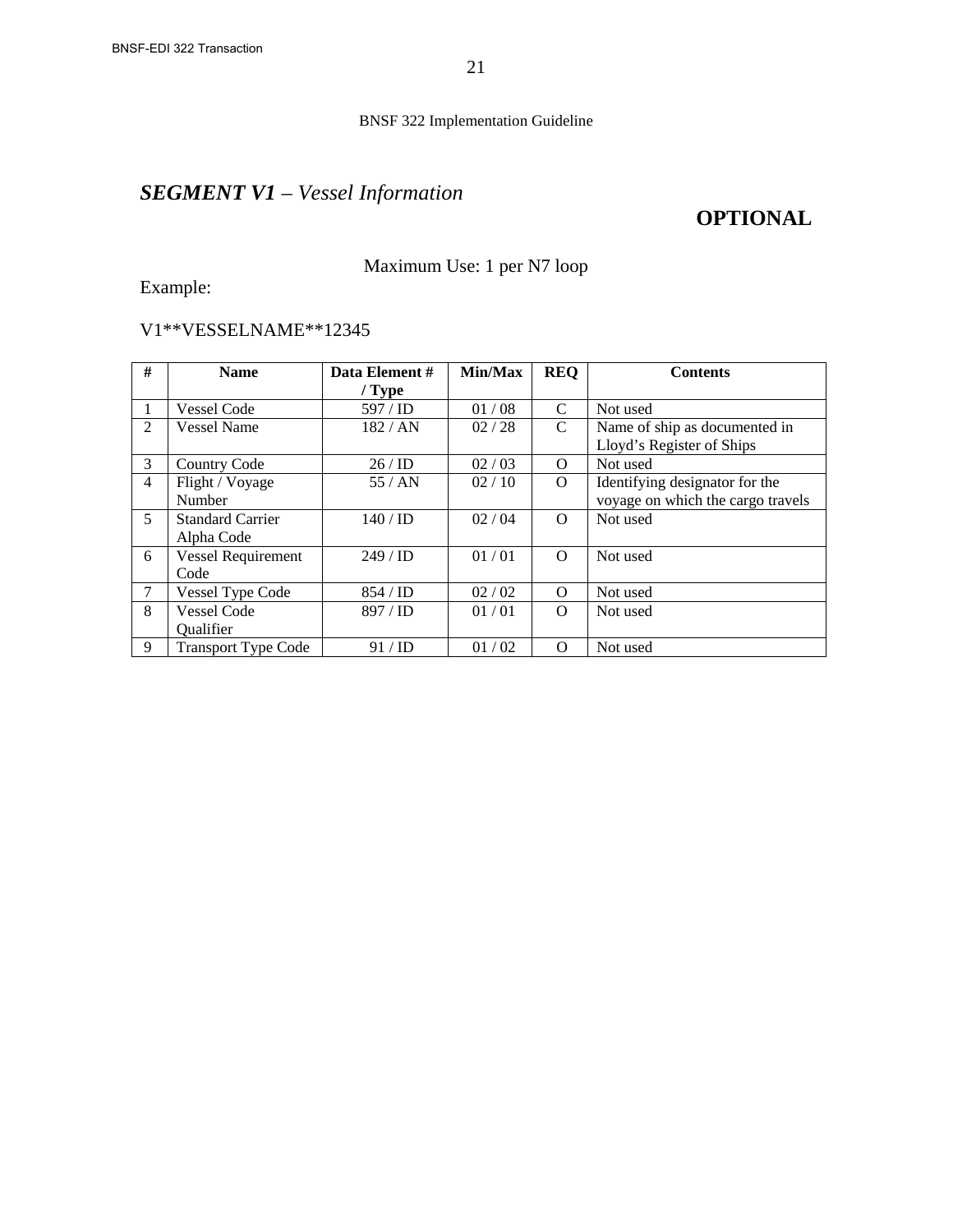### *SEGMENT R4 – Port or Terminal*

## **MANDATORY**

### Maximum Use: 6 loops per N7 loop (N7/R4 loop)

Example:

### R4\*5\*SL\*537940\*FTMADISON\*\*\*\*IA

| #              | <b>Name</b>                | Data Element # | Min/Max | <b>REQ</b> | <b>Contents</b>                 |
|----------------|----------------------------|----------------|---------|------------|---------------------------------|
|                |                            | $/$ Type       |         |            |                                 |
| $\mathbf{1}$   | Port or Terminal           | 115/ID         | 01/01   | M          | $1 =$ Final port of discharge   |
|                | <b>Function Code</b>       |                |         |            | $5 =$ Activity location         |
|                |                            |                |         |            | $6 =$ Origin rail terminal      |
|                |                            |                |         |            | $7 =$ Destination rail terminal |
|                |                            |                |         |            | $D =$ Port of discharge         |
|                |                            |                |         |            | $L =$ Port of loading           |
| 2              | <b>Location Qualifier</b>  | $309 /$ ID     | 01/02   | C          | $SL = U.S.$ SPLC                |
| 3              | <b>Location Identifier</b> | 310/AN         | 01/30   | C          | Code which identifies location  |
| $\overline{4}$ | Port Name                  | 114/AN         | 02/24   | $\Omega$   | Port name where ocean carrier   |
|                |                            |                |         |            | originates or terminates its    |
|                |                            |                |         |            | shipments                       |
| 5              | <b>Country Code</b>        | 26/ID          | 02/03   | $\Omega$   | Not used                        |
| 6              | <b>Terminal Name</b>       | 174/AN         | 02/30   | $\Omega$   | Not used                        |
| 7              | Pier Number                | 113/AN         | 01/04   | $\Omega$   | Not used                        |
| 8              | <b>State or Province</b>   | 156/ID         | 02 / 02 | $\Omega$   | <b>State or Province</b>        |
|                | Code                       |                |         |            |                                 |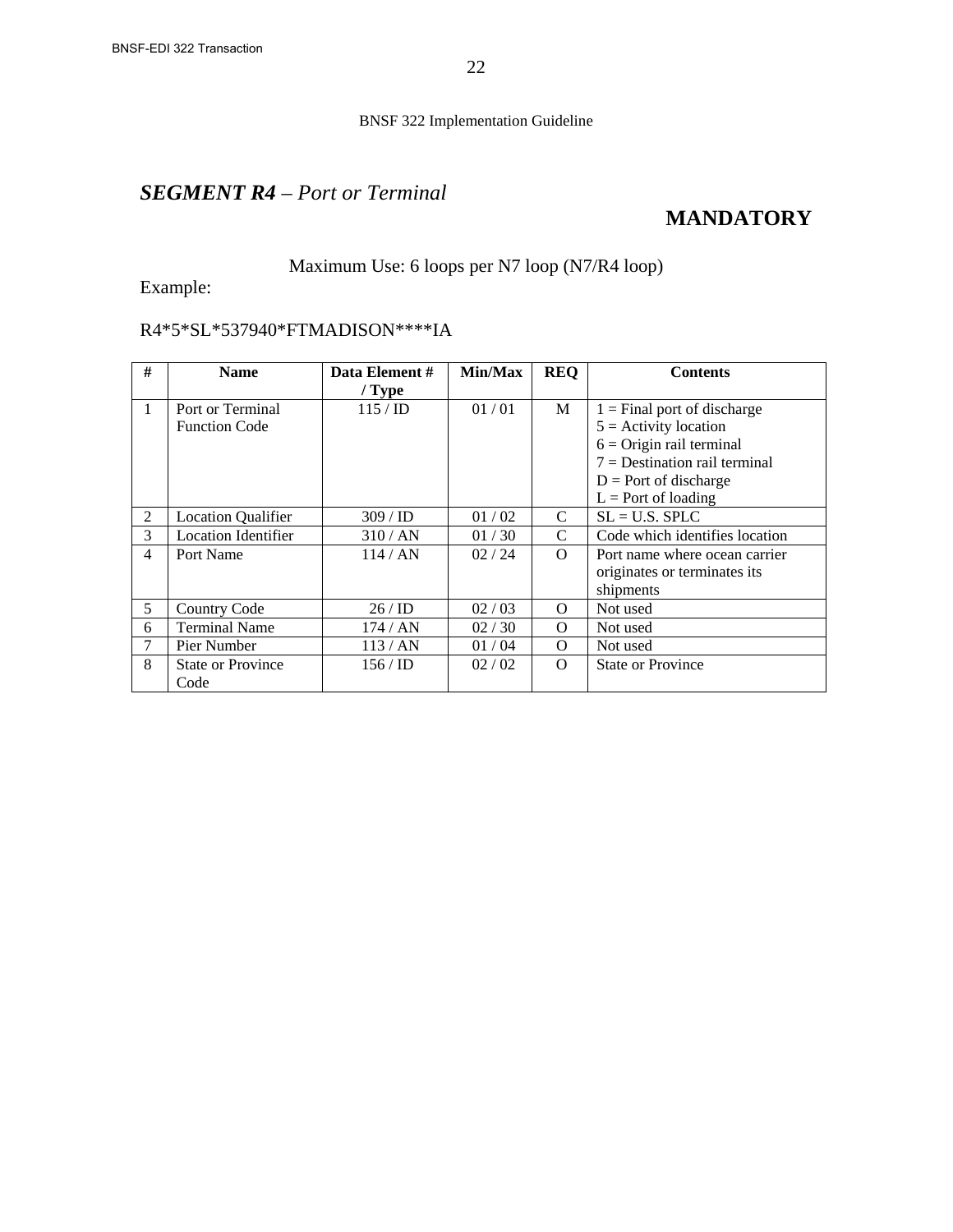# *SEGMENT DTM – Date/Time Reference*

## **OPTIONAL**

### Maximum Use: 15 per N7/R4 loop

### NOTE: *THIS SEGMENT IS NOT USED IN THE R4 LOOP BY BNSF*

| #              | <b>Name</b>         | Data Element #      | Min/Max | <b>REQ</b>    | <b>Contents</b> |
|----------------|---------------------|---------------------|---------|---------------|-----------------|
|                |                     | / Type              |         |               |                 |
|                | Date/Time Qualifier | $374 / \mathrm{ID}$ | 03/03   | М             |                 |
| 2              | Date                | 373/DT              | 08/08   | C             |                 |
| 3              | Time                | 337/TM              | 04/04   | C             |                 |
| $\overline{4}$ | Time Code           | 623 / ID            | 02/02   | $\mathcal{C}$ |                 |
|                | Date/Time Format    | $1250 /$ ID         | 02/02   | $\Omega$      |                 |
|                | Qualifier           |                     |         |               |                 |
| 6              | Date/Time Period    | 1251 / AN           | 01/35   | C             |                 |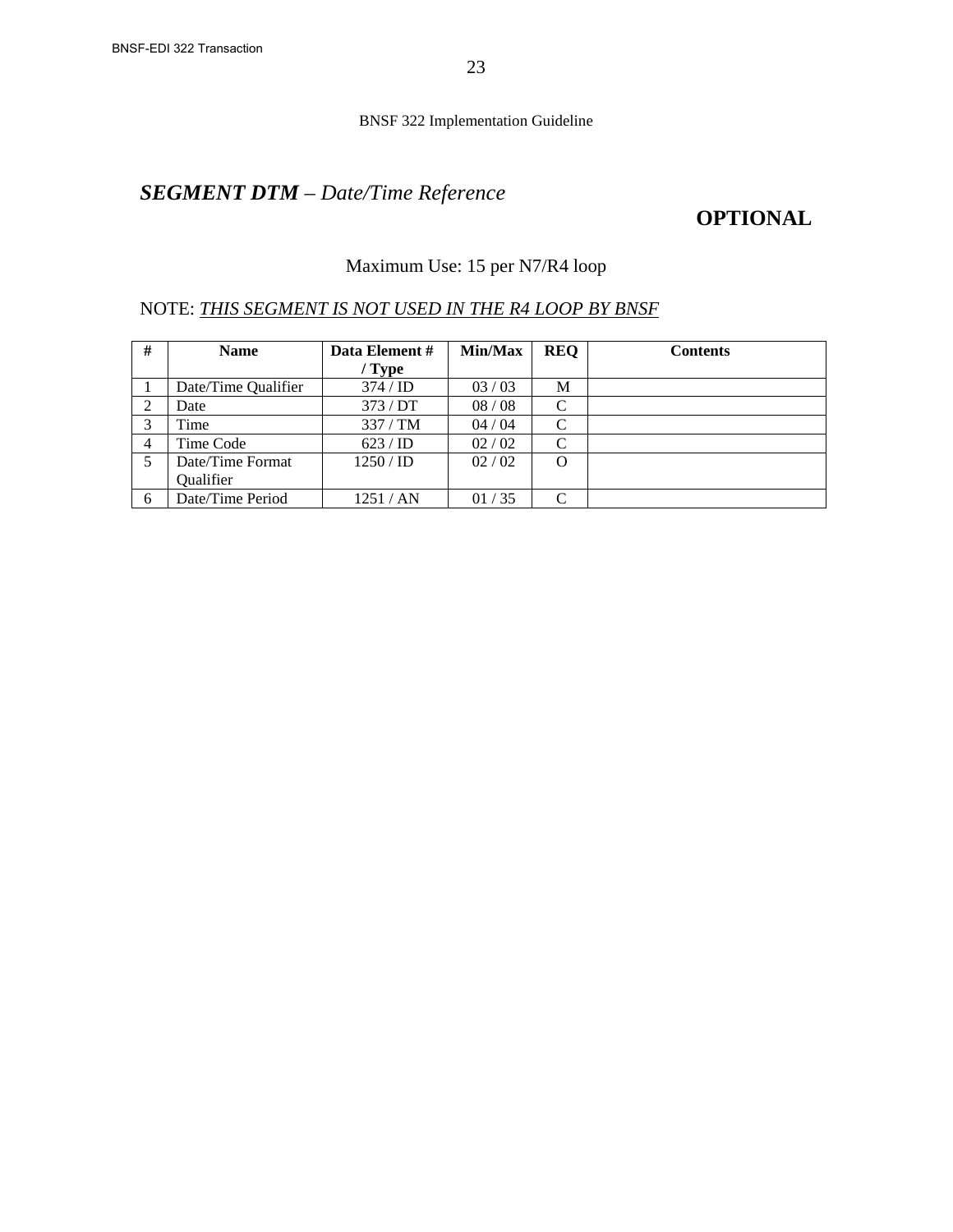# *SEGMENT H3 – Special Handling Instructions*

### **OPTIONAL**

Maximum Use: 2 per N7 loop

Example:

H3\*IP

| #              | <b>Name</b>                       | Data Element #<br>$/$ Type | Min/Max | <b>REQ</b> | <b>Contents</b>                                                                      |
|----------------|-----------------------------------|----------------------------|---------|------------|--------------------------------------------------------------------------------------|
| $\overline{1}$ | Special Handling<br>Code          | 152/ID                     | 02/03   | C          | $HM = Hazardous material$<br>$HW = High/Wide load$<br>$IP = Import$<br>$XP = Export$ |
| 2              | Special Handling<br>Description   | 153/AN                     | 02/30   | C          | Not used                                                                             |
| 3              | <b>Protective Service</b><br>Code | $241 / \text{ID}$          | 01/04   | $\Omega$   | Not used                                                                             |
| $\overline{4}$ | Vent Instruction<br>Code          | $242 / \text{ID}$          | 01/07   | $\Omega$   | Not used                                                                             |
| 5              | <b>Tariff Application</b><br>Code | $257 / \mathrm{ID}$        | 01/01   | $\Omega$   | Not used                                                                             |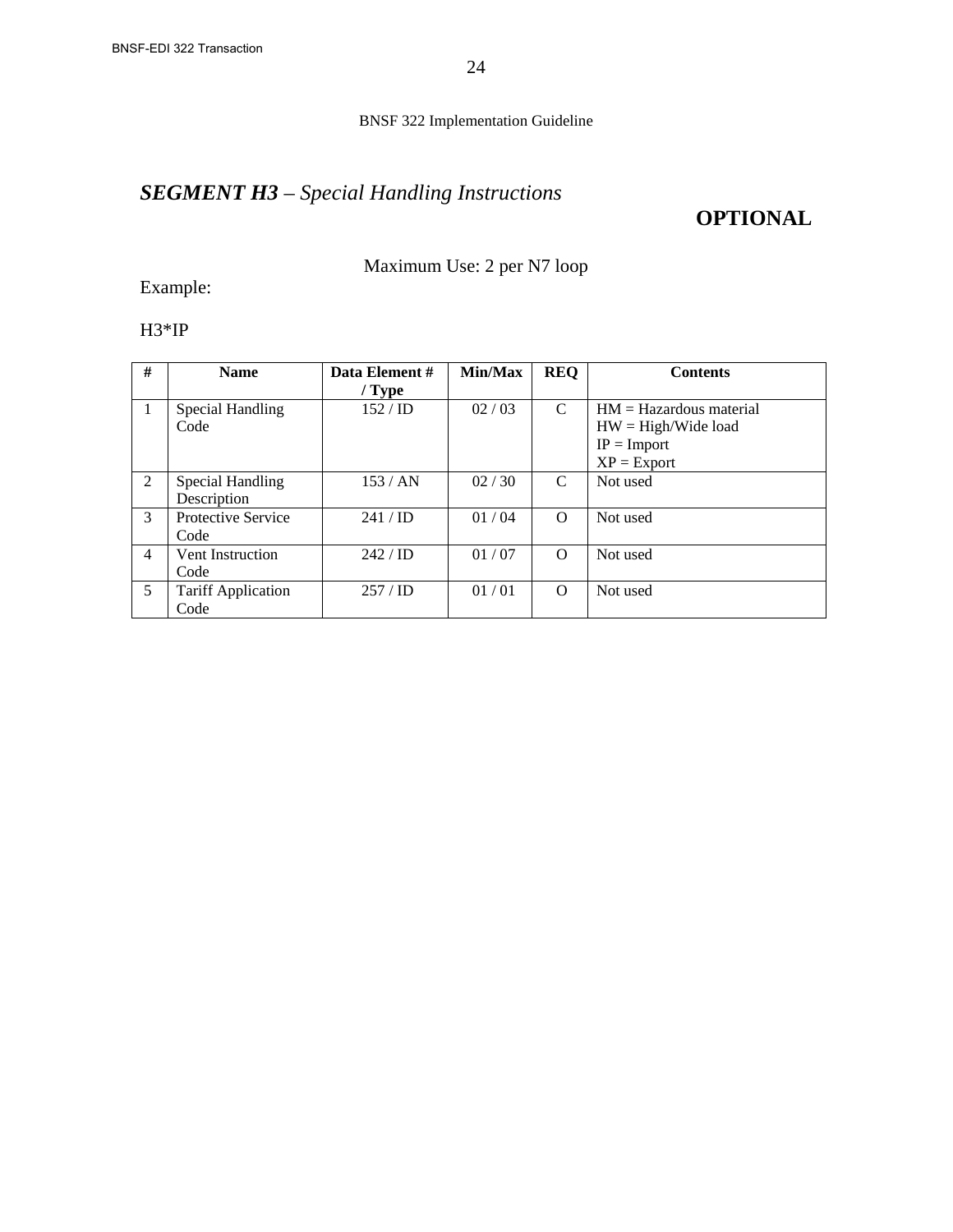## *SEGMENT N1 – Name*

## **OPTIONAL**

### Maximum Use: 6 loops per N7 loop (N7/N1 loop)

Example:

### N1\*CN\*ABCCOMPANY

| #              | <b>Name</b>                | Data Element #    | Min/Max | <b>REQ</b>    | <b>Contents</b>         |
|----------------|----------------------------|-------------------|---------|---------------|-------------------------|
|                |                            | / Type            |         |               |                         |
|                | Entity ID Code             | 98/ID             | 02/03   | М             | $CN = Consider$         |
|                |                            |                   |         |               | $MC = Motor carrier$    |
|                |                            |                   |         |               | $SH = Shipper$          |
| 2              | Name                       | 93/AN             | 01/30   | C             | Free-form name of party |
| 3              | <b>ID Code Qualifier</b>   | 66/ID             | 01/02   | $\mathcal{C}$ | Not used                |
| $\overline{4}$ | <b>ID</b> Code             | 67/AN             | 02/80   | O             | Not used                |
| 5              | <b>Entity Relationship</b> | $706 / \text{ID}$ | 02 / 02 | $\Omega$      | Not used                |
|                | Code                       |                   |         |               |                         |
| 6              | Entity ID Code             | 98/ID             | 02/03   | $\Omega$      | Not used                |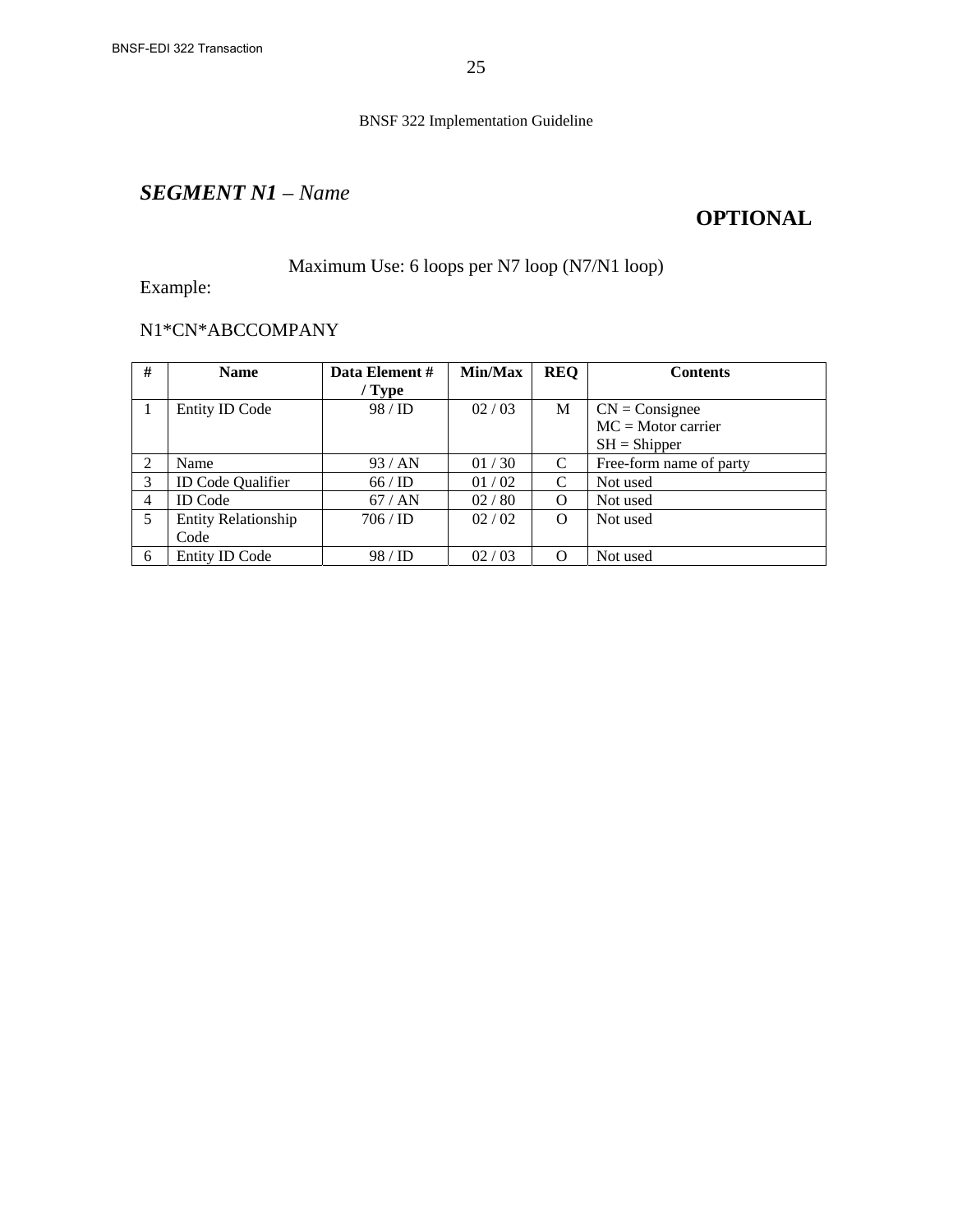## *SEGMENT N3 – Address*

## **OPTIONAL**

### Maximum Use: 2 per N7/N1 loop

| # | <b>Name</b>         | Data Element #<br>' Type | Min/Max | <b>REO</b> | Contents |
|---|---------------------|--------------------------|---------|------------|----------|
|   | Address Information | 166 / AN                 | 01/55   | М          |          |
|   | Address Information | 166 / AN                 | 01/55   |            |          |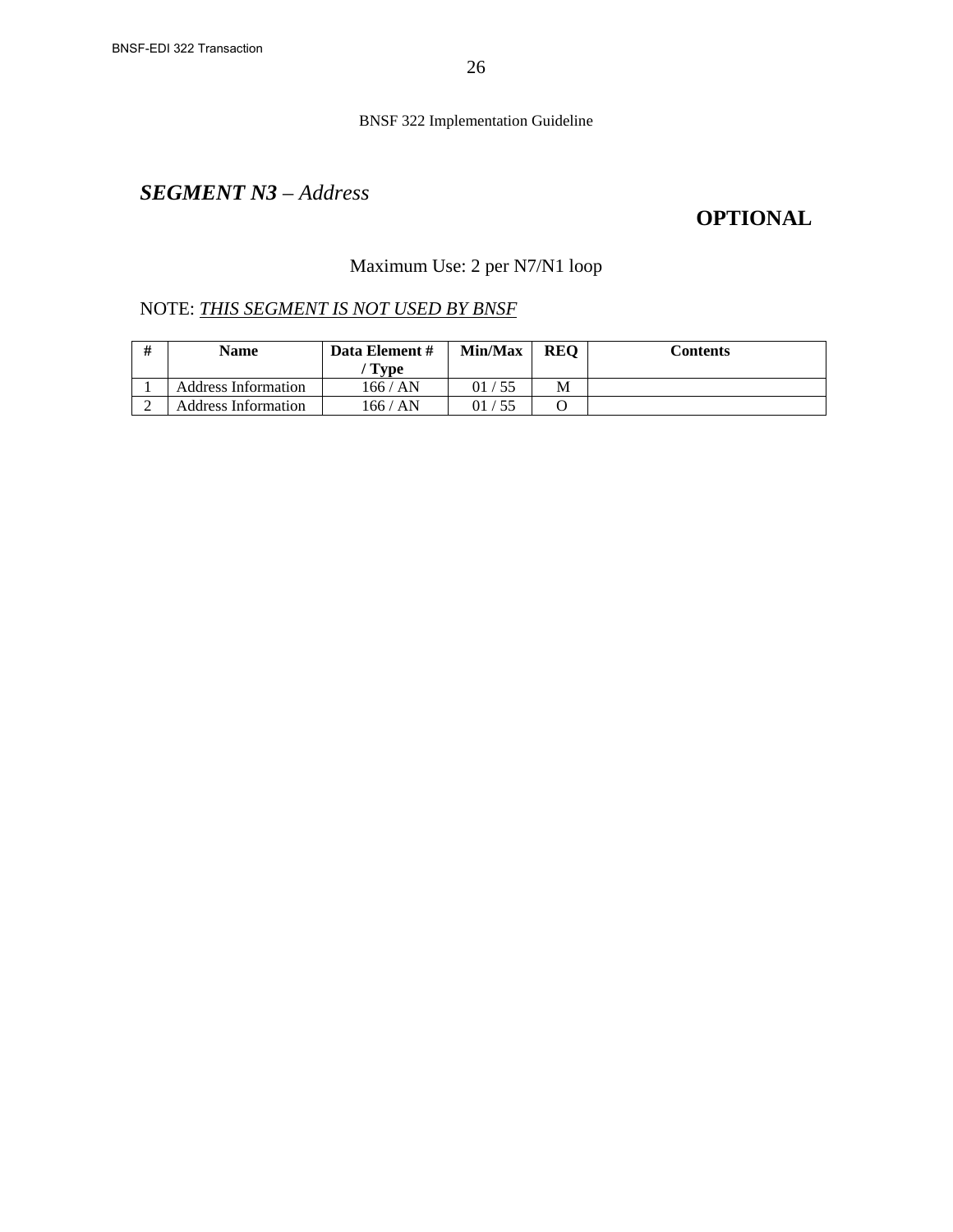# *SEGMENT N4 – Geographic Location*

## **OPTIONAL**

### Maximum Use: 1 per N7/N1 loop

| #              | <b>Name</b>                | Data Element # | Min/Max | <b>REQ</b> | <b>Contents</b> |
|----------------|----------------------------|----------------|---------|------------|-----------------|
|                |                            | / Type         |         |            |                 |
|                | City Name                  | 19/AN          | 02/30   | O          |                 |
| 2              | <b>State or Province</b>   | 156/ID         | 02 / 02 | O          |                 |
|                | Code                       |                |         |            |                 |
| 3              | Postal Code                | 116/ID         | 03/15   | O          |                 |
| $\overline{4}$ | <b>Country Code</b>        | 26/ID          | 02/03   | O          |                 |
|                | <b>Location Qualifier</b>  | 309 / ID       | 01/02   | C          |                 |
| 6              | <b>Location Identifier</b> | 310/AN         | 01/30   | O          |                 |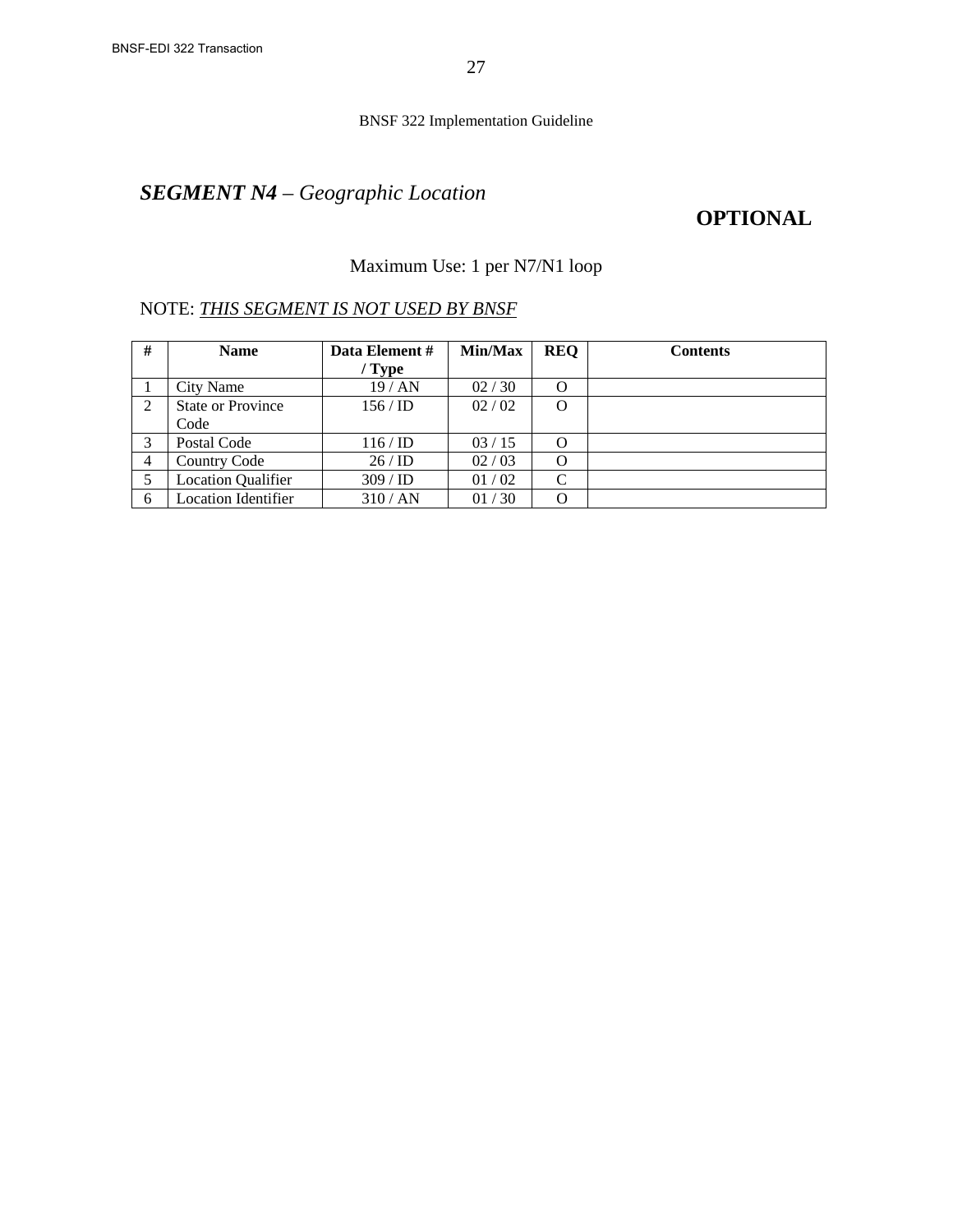## *SEGMENT K1 – Remarks*

## **OPTIONAL**

### Maximum Use: 2 per N7 loop

| # | <b>Name</b>       | Data Element #<br>' Type | Min/Max    | <b>REO</b> | Contents |
|---|-------------------|--------------------------|------------|------------|----------|
|   | Free-Form Message | 61/AN                    | /30<br>91. | М          |          |
|   | Free-Form Message | ' AN<br>61               | 30         |            |          |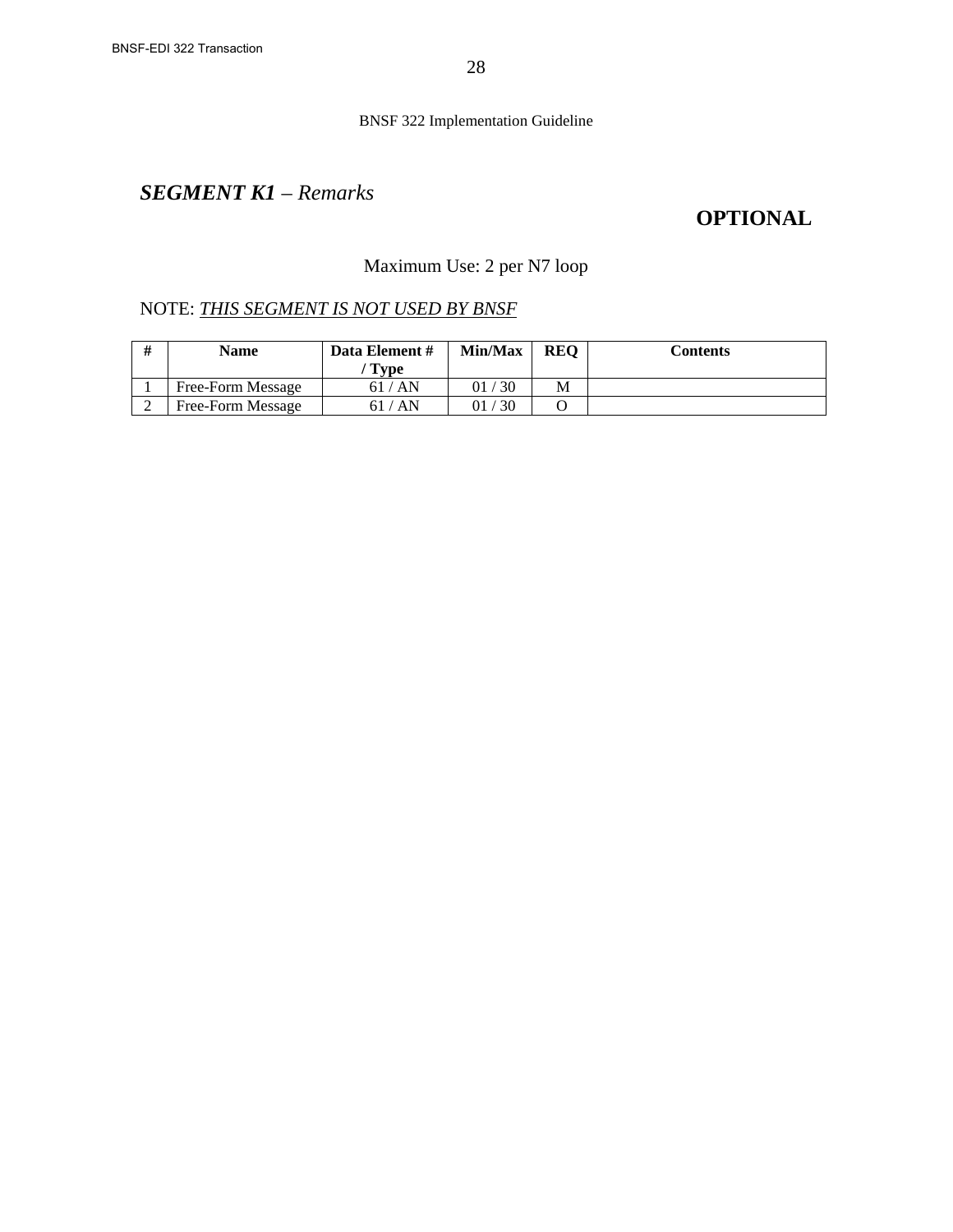# *SEGMENT N9 – Reference Information*

### **OPTIONAL**

### Maximum Use: 6 per N7 loop

Example:

### N9\*WY\*12345678

| #              | <b>Name</b>      | Data Element #      | Min/Max | <b>REQ</b>   | <b>Contents</b>                  |
|----------------|------------------|---------------------|---------|--------------|----------------------------------|
|                |                  | / Type              |         |              |                                  |
| 1              | Reference Number | 128/ID              | 02/03   | M            | $BN = Booking number$            |
|                | Qualifier        |                     |         |              | $BM = Bill$ of lading number     |
|                |                  |                     |         |              | $RE = Pick up number$            |
|                |                  |                     |         |              | $TN = Transaction reference$     |
|                |                  |                     |         |              | number                           |
|                |                  |                     |         |              | $UT = Unit train ID$             |
|                |                  |                     |         |              | $WY = Waybill number$            |
| $\mathfrak{D}$ | Reference Number | 127/AN              | 01/30   | $\mathsf{C}$ | Reference number associated with |
|                |                  |                     |         |              | qualifier sent                   |
| $\mathcal{F}$  | Free-Form        | 369/AN              | 01/45   | $\mathsf{C}$ | Not used                         |
|                | Description      |                     |         |              |                                  |
| 4              | Date             | 373/DT              | 08/08   | $\Omega$     | Not used                         |
| 5              | Time             | 337/TM              | 04/04   | $\Omega$     | Not used                         |
| 6              | Time Code        | 623 / ID            | 02 / 02 | $\Omega$     | Not used                         |
| $\tau$         | Reference Number | $128 / \mathrm{ID}$ | 02/03   | $\Omega$     | Not used                         |
|                | Qualifier        |                     |         |              |                                  |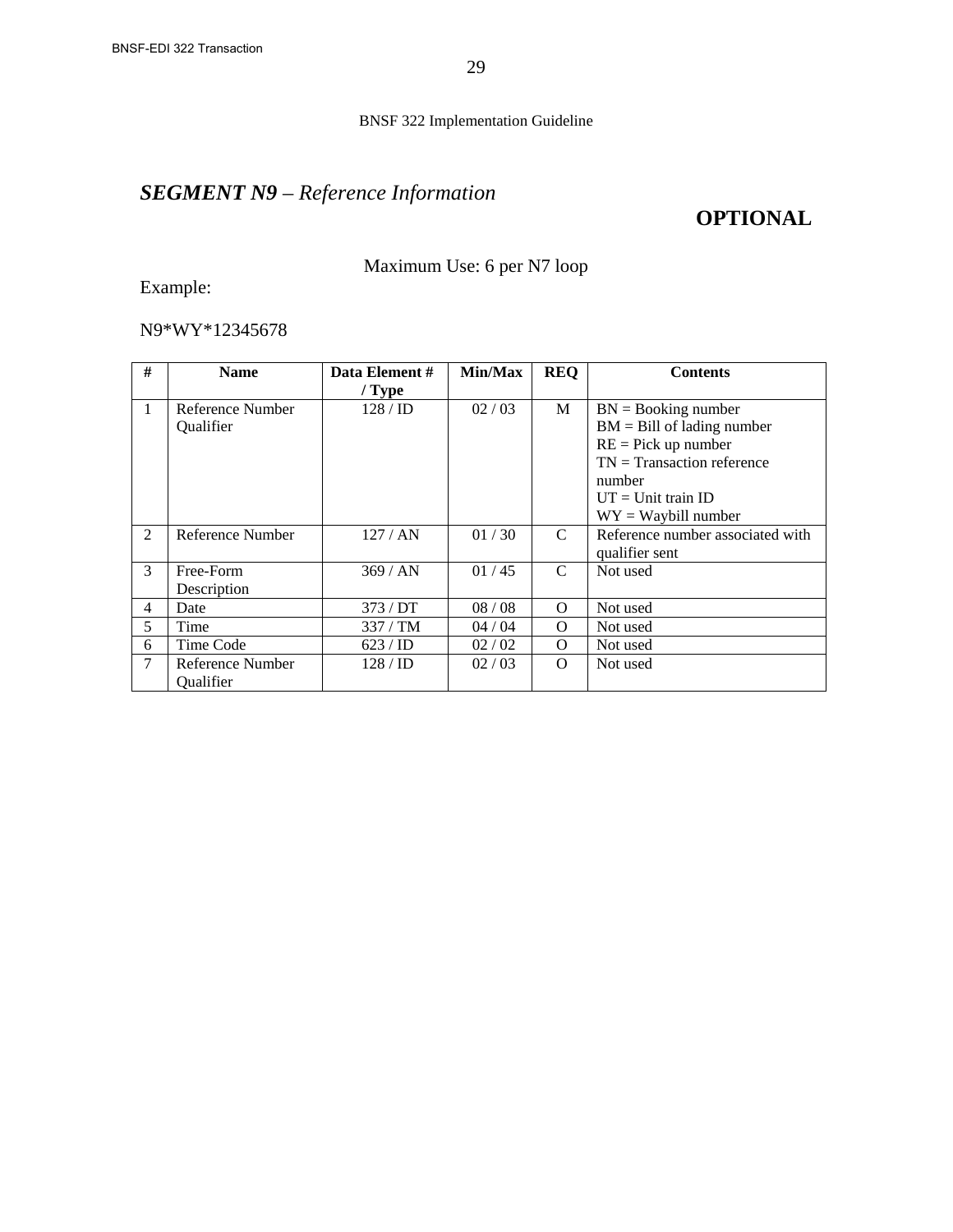# *SEGMENT L0 – Line Item, Quantity, and Weight*

## **OPTIONAL**

#### Maximum Use: 1 loop per N7 loop (N7/L0 loop)

| #              | <b>Name</b>                | Data Element#<br>/ Type | Min/Max | <b>REQ</b>    | <b>Contents</b> |
|----------------|----------------------------|-------------------------|---------|---------------|-----------------|
| 1              | Lading Line Item           | 213/N0                  | 01/03   | $\Omega$      |                 |
|                | Number                     |                         |         |               |                 |
| $\mathfrak{D}$ | Billed/Rated-As            | 220/R                   | 01/11   | $\mathbf C$   |                 |
|                | Quantity                   |                         |         |               |                 |
| 3              | Billed/Rated-As            | 221 / ID                | 02 / 02 | $\mathsf{C}$  |                 |
|                | Qualifier                  |                         |         |               |                 |
| $\overline{4}$ | Weight                     | 81/R                    | 01/10   | $\mathcal{C}$ |                 |
| 5              | Weight Qualifier           | 187 / ID                | 01/02   | $\mathbf C$   |                 |
| 6              | Volume                     | 183/R                   | 01/08   | $\mathbf C$   |                 |
| 7              | Volume Unit                | 184 / ID                | 01/01   | $\mathcal{C}$ |                 |
|                | Qualifier                  |                         |         |               |                 |
| 8              | <b>Lading Quantity</b>     | 80 / N0                 | 01 / 07 | $\mathsf{C}$  |                 |
| 9              | Packaging Form             | 211 / ID                | 03/03   | $\mathsf{C}$  |                 |
|                | Code                       |                         |         |               |                 |
| 10             | <b>Dunnage Description</b> | 458 / AN                | 02/25   | $\mathbf{O}$  |                 |
| 11             | Weight Unit Code           | $188 / \mathrm{ID}$     | 01/01   | $\Omega$      |                 |
| 12             | Type of Service Code       | 56/ID                   | 02 / 02 | $\Omega$      |                 |
| 13             | Quantity                   | 380/R                   | 01/15   | $\mathsf{C}$  |                 |
| 14             | Packaging Form             | 211 / ID                | 03/03   | $\Omega$      |                 |
|                | Code                       |                         |         |               |                 |
| 15             | Yes/No Condition or        | 1073 / ID               | 01/01   | $\mathcal{C}$ |                 |
|                | Response Code              |                         |         |               |                 |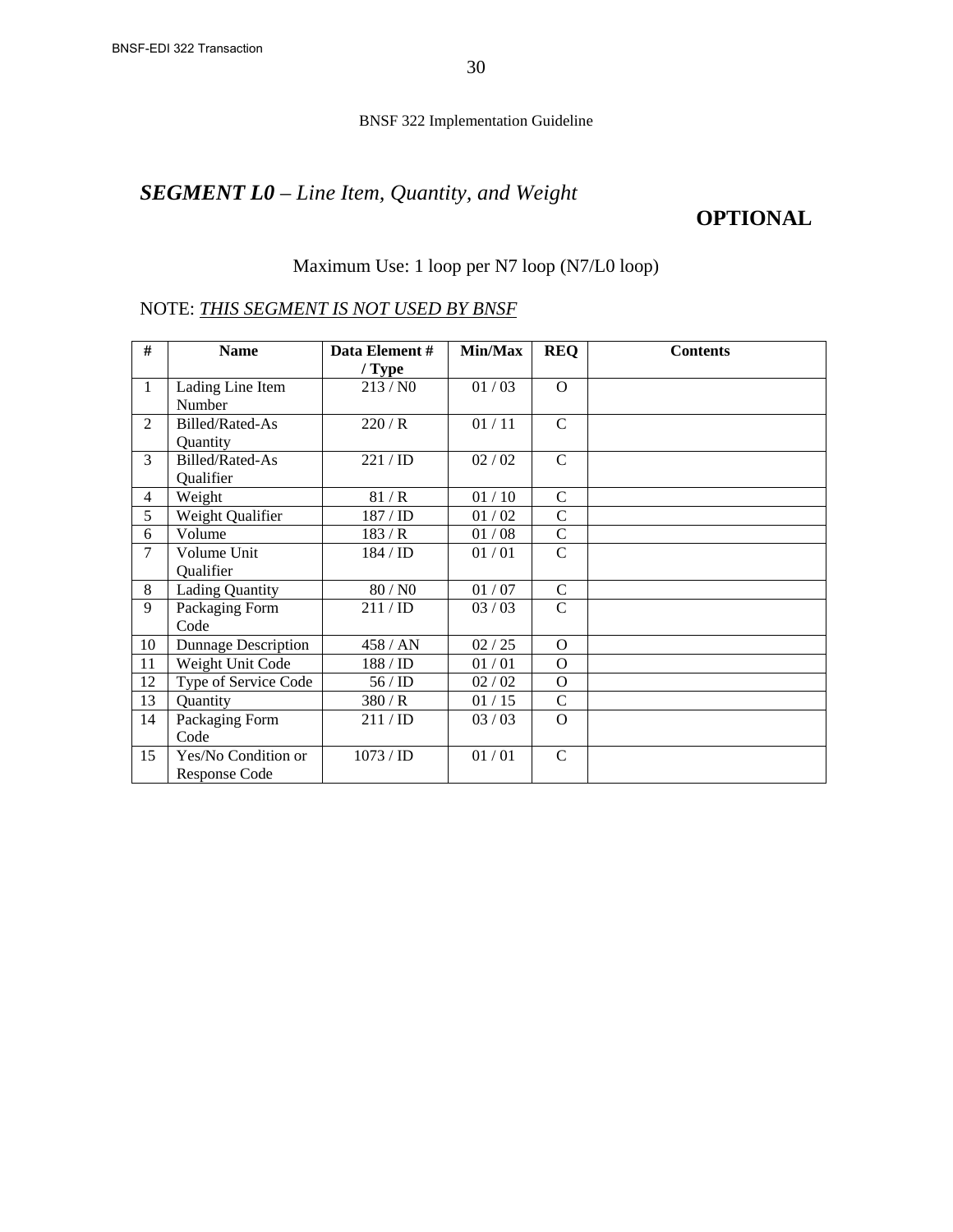# *SEGMENT L5 – Description, Marks, and Numbers*

### **OPTIONAL**

### Maximum Use: 1 per N7/L0 loop

| #              | <b>Name</b>                        | Data Element #<br>$/$ Type | Min/Max | <b>REQ</b>    | <b>Contents</b> |
|----------------|------------------------------------|----------------------------|---------|---------------|-----------------|
| $\mathbf{1}$   | Lading Line Item<br>Number         | 213/N0                     | 01/03   | $\Omega$      |                 |
| 2              | <b>Lading Description</b>          | 79 / AN                    | 01/50   | $\Omega$      |                 |
| 3              | <b>Commodity Code</b>              | 22/AN                      | 01/30   | C             |                 |
| $\overline{4}$ | <b>Commodity Code</b><br>Qualifier | 23/ID                      | 01/01   | $\mathcal{C}$ |                 |
| 5              | Packaging Code                     | 103/AN                     | 03/35   | $\Omega$      |                 |
| 6              | <b>Marks and Numbers</b>           | 87/AN                      | 01/48   | C             |                 |
| $\tau$         | Marks and Number<br>Qualifier      | 88/ID                      | 01/02   | $\Omega$      |                 |
| 8              | <b>Commodity Code</b><br>Qualifier | 23/ID                      | 01/01   | C             |                 |
| 9              | <b>Commodity Code</b>              | 22 / AN                    | 01/30   | C             |                 |
| 10             | Compartment ID<br>Code             | 595 / <b>ID</b>            | 01/01   | $\Omega$      |                 |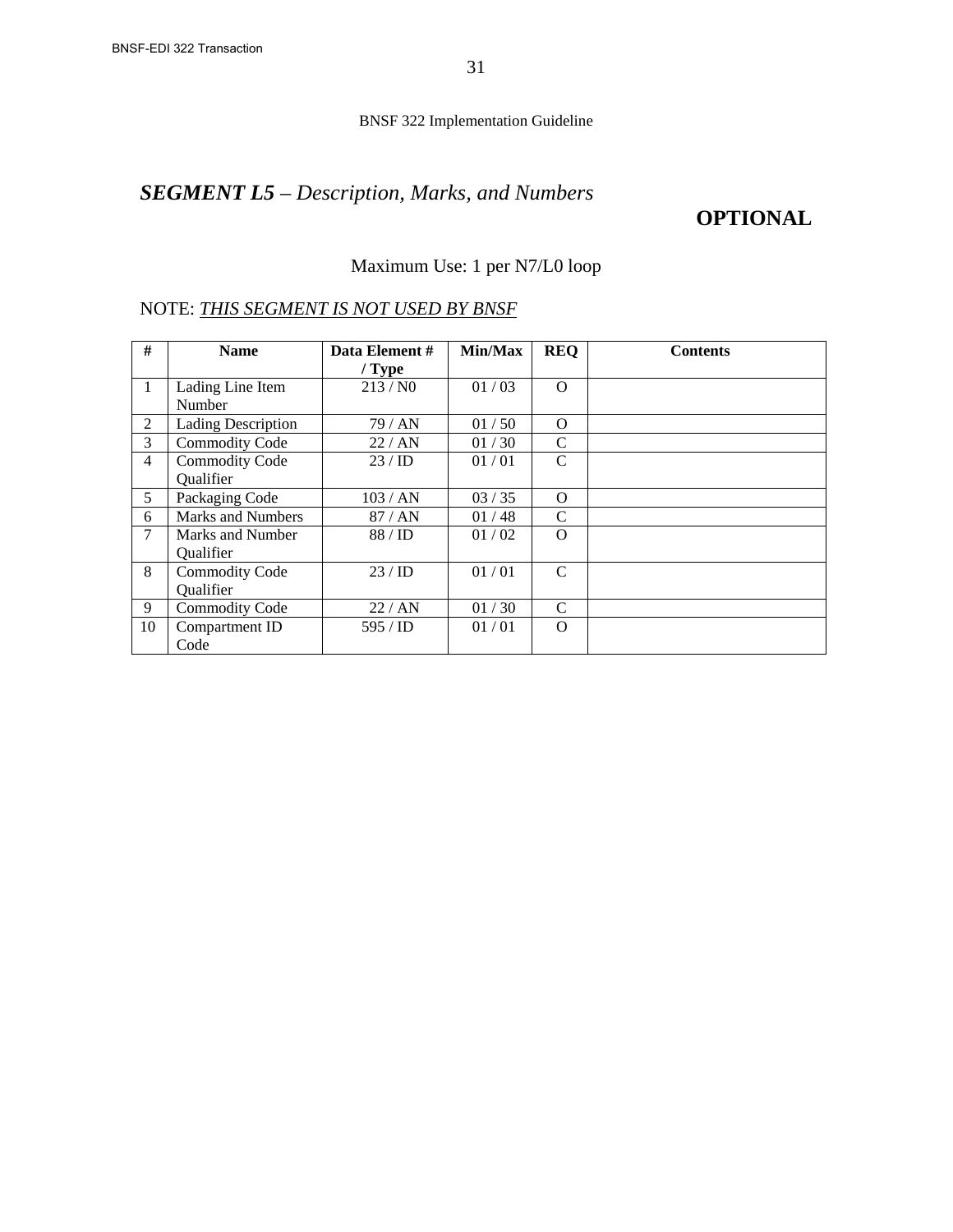## *SEGMENT H1 – Hazardous Material*

### **OPTIONAL**

### Maximum Use: 3 per N7/L0 loop

| #              | <b>Name</b>             | Data Element #      | Min/Max | <b>REQ</b>    | <b>Contents</b> |
|----------------|-------------------------|---------------------|---------|---------------|-----------------|
|                |                         | $/$ Type            |         |               |                 |
| $\mathbf{1}$   | Hazardous Material      | 62/AN               | 04/10   | M             |                 |
|                | Code                    |                     |         |               |                 |
| 2              | Hazardous Material      | 209/AN              | 01/04   | $\Omega$      |                 |
|                | Class Code              |                     |         |               |                 |
| 3              | Hazardous Material      | 208 / ID            | 01/01   | $\Omega$      |                 |
|                | Code Qualifier          |                     |         |               |                 |
| $\overline{4}$ | Hazardous Material      | 64/AN               | 02/30   | $\Omega$      |                 |
|                | Description             |                     |         |               |                 |
| 5              | Hazardous Material      | 63/AN               | 01/24   | $\Omega$      |                 |
|                | Contact                 |                     |         |               |                 |
| 6              | Hazardous Material      | 200 / AN            | 01/06   | $\Omega$      |                 |
|                | Page                    |                     |         |               |                 |
| $\tau$         | Flashpoint              | 77/N                | 01/03   | $\mathcal{C}$ |                 |
|                | Temperature             |                     |         |               |                 |
| 8              | Unit/Basis For          | $355 / \mathrm{ID}$ | 02 / 02 | C             |                 |
|                | <b>Measurement Code</b> |                     |         |               |                 |
| 9              | Packing Group Code      | 254/ID              | 01/03   | $\Omega$      |                 |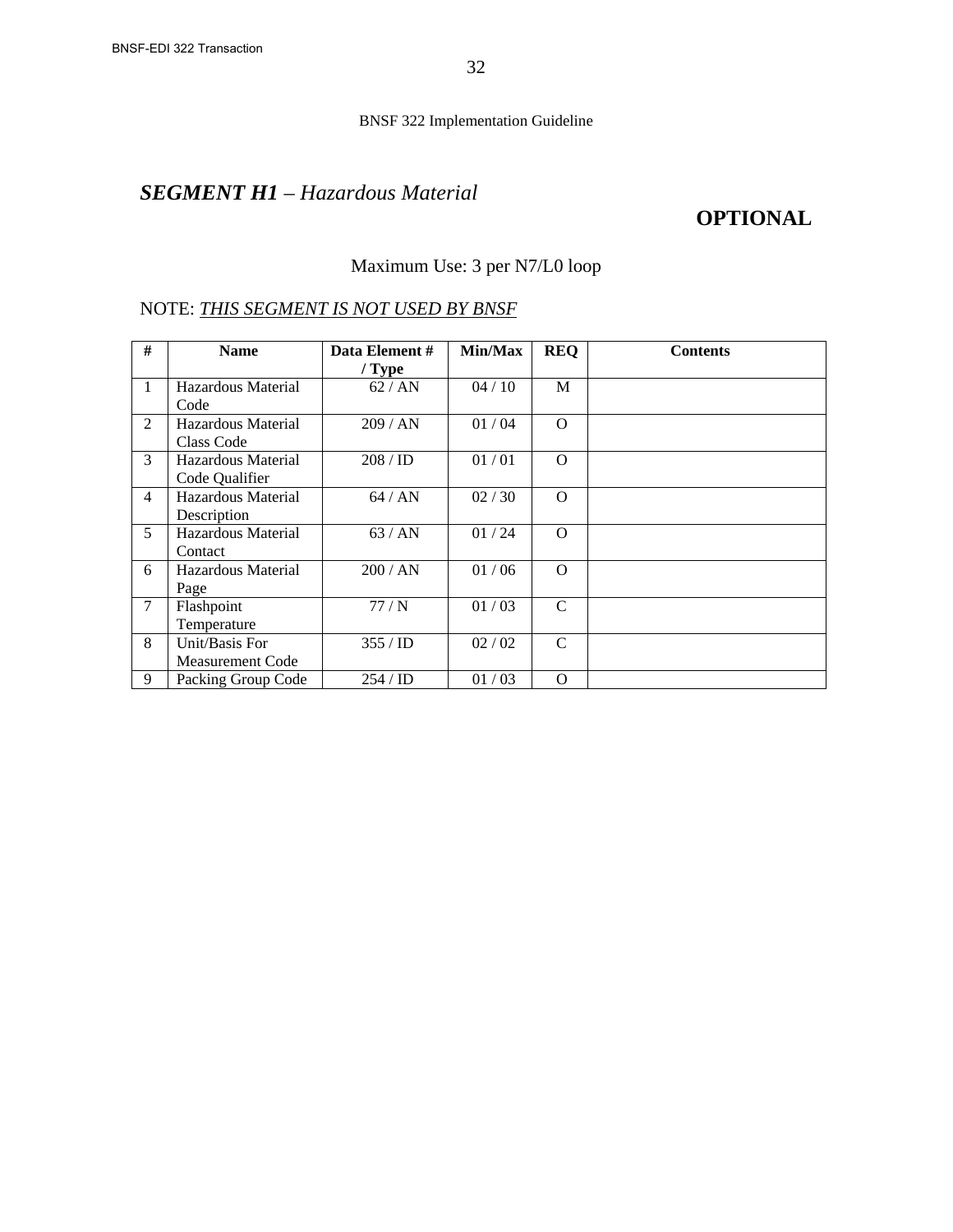# *SEGMENT L3 – Total Weight and Charges*

### **OPTIONAL**

### Maximum Use: 2 per N7 loop

| #              | <b>Name</b>            | Data Element #       | Min/Max | <b>REQ</b>    | <b>Contents</b> |
|----------------|------------------------|----------------------|---------|---------------|-----------------|
|                |                        | $/$ Type             |         |               |                 |
| 1              | Weight                 | 81/R                 | 01/10   | $\mathcal{C}$ |                 |
| 2              | Weight Qualifier       | 187/ID               | 01/02   | $\mathcal{C}$ |                 |
| 3              | Freight Rate           | 60/R                 | 01/09   | $\mathsf{C}$  |                 |
| $\overline{4}$ | Rate/Value Qualifier   | $122 / \mathrm{ID}$  | 02/02   | $\mathbf C$   |                 |
| 5              | Charge                 | 58 / N2              | 01/12   | $\Omega$      |                 |
| 6              | <b>Advances</b>        | 191 / N <sub>2</sub> | 01/09   | $\Omega$      |                 |
| 7              | Prepaid Amount         | 117/N2               | 01/09   | $\Omega$      |                 |
| 8              | Special Charge or      | 150 / ID             | 03/03   | $\Omega$      |                 |
|                | Allowance Code         |                      |         |               |                 |
| 9              | Volume                 | 183/R                | 01/08   | $\mathsf{C}$  |                 |
| 10             | Volume Unit            | $184 / \mathrm{ID}$  | 01/01   | $\mathsf{C}$  |                 |
|                | Qualifier              |                      |         |               |                 |
| 11             | <b>Lading Quantity</b> | 80 / N <sub>0</sub>  | 01/07   | O             |                 |
| 12             | Weight Unit Code       | 188 / ID             | 01/01   | $\Omega$      |                 |
| 13             | <b>Tariff Number</b>   | 171 / AN             | 01/07   | $\Omega$      |                 |
| 14             | Declared Value         | 74/N2                | 02/12   | C             |                 |
| 15             | Rate/Value Qualifier   | 122 / ID             | 02 / 02 | $\mathsf{C}$  |                 |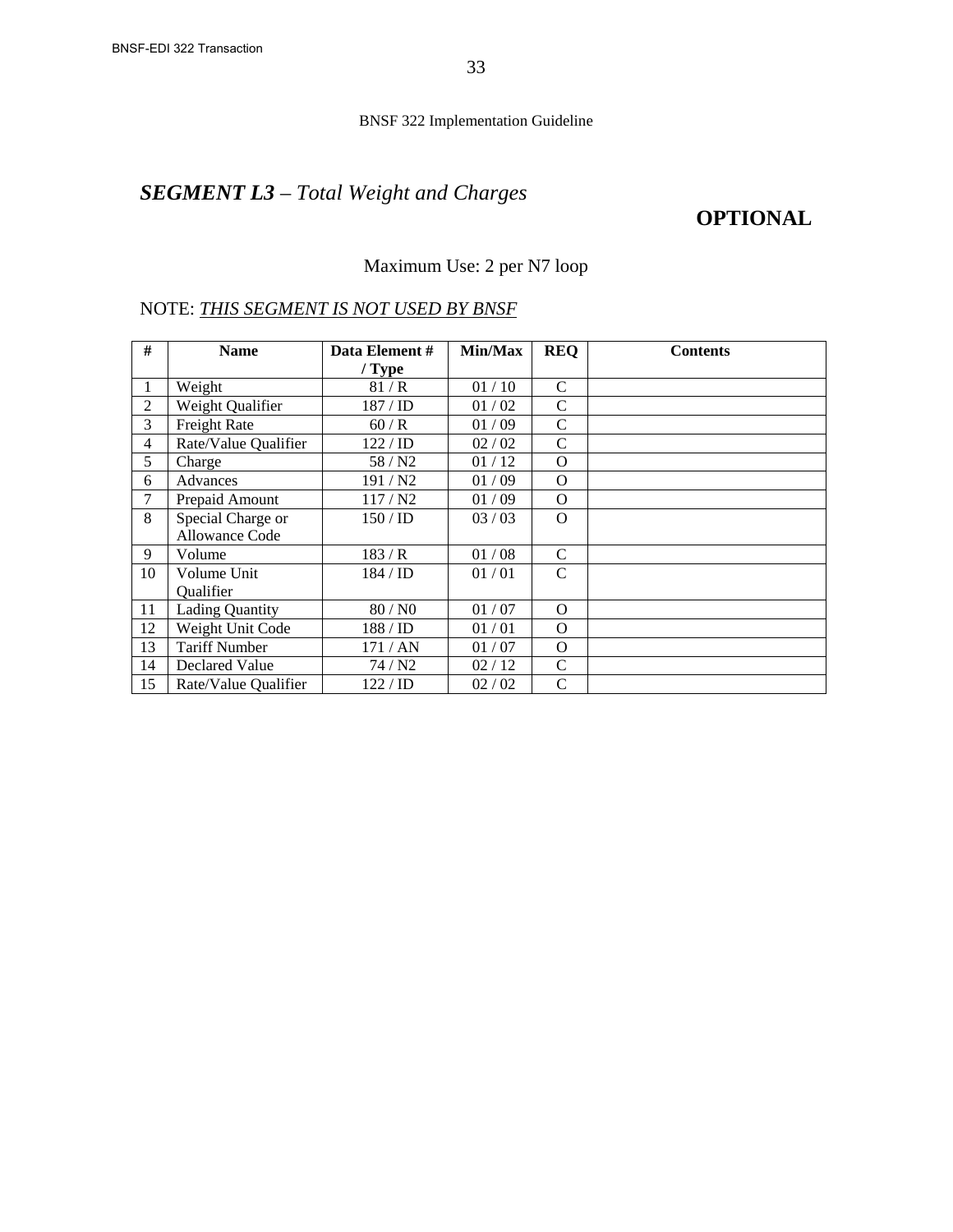## *SEGMENT SE – Transaction Set Trailer*

## **MANDATORY**

### Maximum Use: 1 per transaction set

Example:

SE\*21\*10010001

| # | <b>Name</b>            | Data Element #<br>' Type | Min/Max | <b>REQ</b> | <b>Contents</b>                     |
|---|------------------------|--------------------------|---------|------------|-------------------------------------|
|   |                        |                          |         |            |                                     |
|   | Number of Included     | 96/ID                    | 01/10   | M          | The number of segments sent in      |
|   | Segments               |                          |         |            | the transaction set, including both |
|   |                        |                          |         |            | the ST and SE segments              |
|   | <b>Transaction Set</b> | 329/AN                   | 01/09   | М          | Sender's message control number,    |
|   | <b>Control Number</b>  |                          |         |            | this number must match the          |
|   |                        |                          |         |            | number sent in the ST segment       |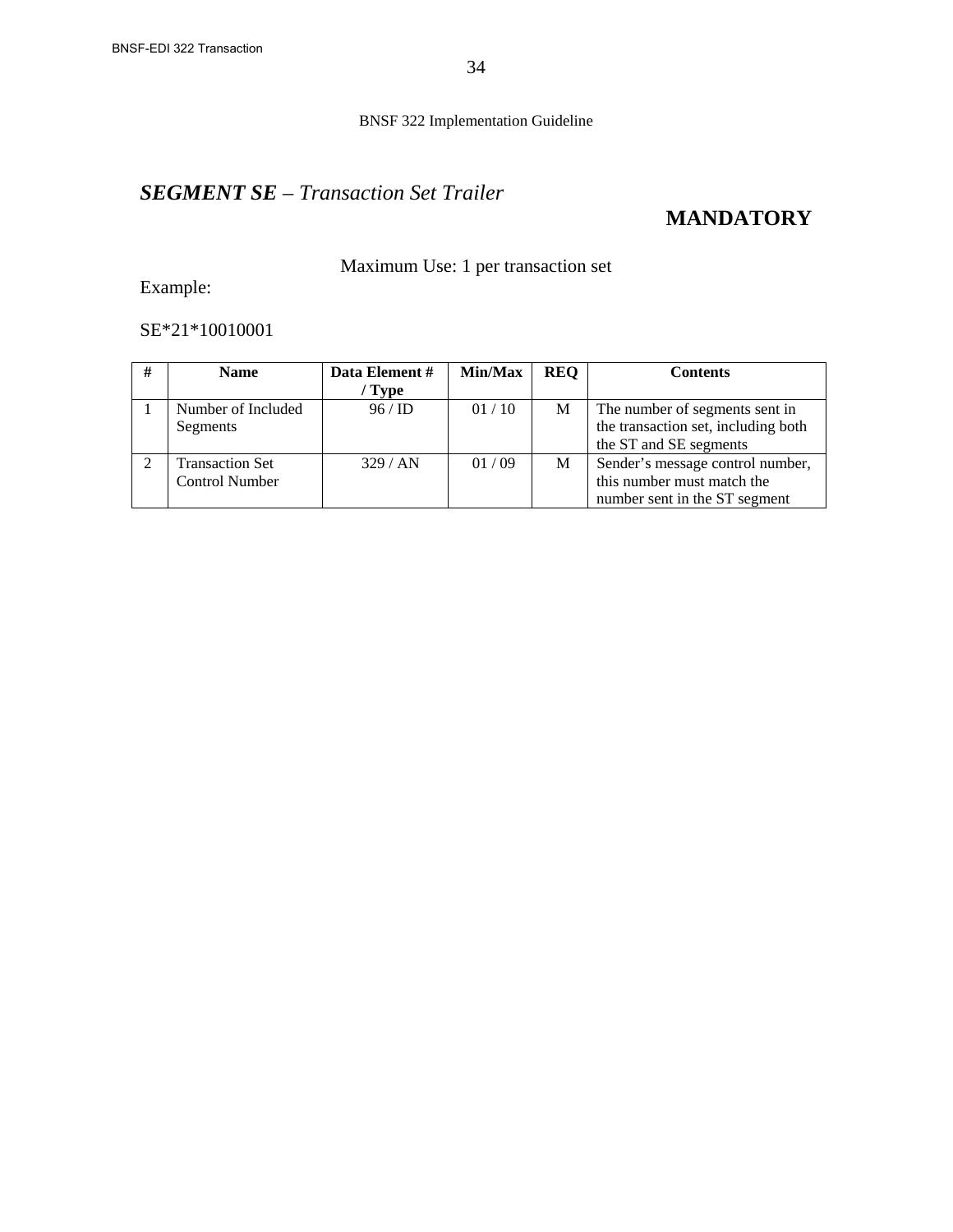# *SEGMENT GE – Functional Group Trailer*

## **MANDATORY**

Maximum Use: 1

Example:

GE\*1\*1001

| # | <b>Name</b>             | Data Element # | Min/Max | <b>REQ</b> | Contents                         |
|---|-------------------------|----------------|---------|------------|----------------------------------|
|   |                         | <b>Type</b>    |         |            |                                  |
|   | Number of Included      | 97/N0          | 01/06   | M          | This reflects the number of sets |
|   | <b>Transaction Sets</b> |                |         |            | transmitted                      |
|   | Group Control           | 28/N0          | 01/09   | M          | Sender's group control number,   |
|   | Number                  |                |         |            | this number must match the       |
|   |                         |                |         |            | number sent in the GS segment    |